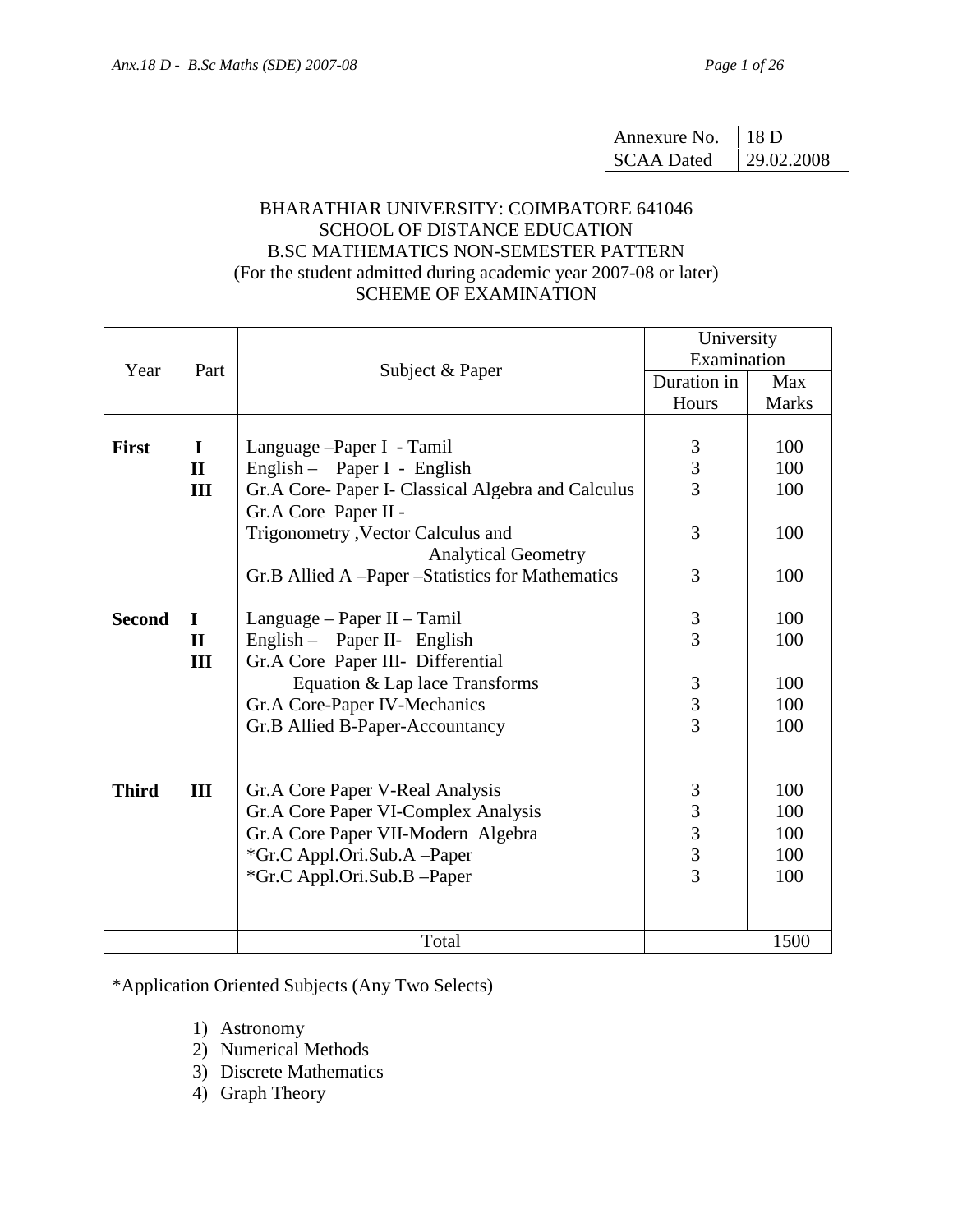# **BHARATHIAR UNIVERSITY, COIMBATORE 641 046 SCHOOL OF DISTANCE EDUCATION**

# **B. Sc MATHEMATICS NON- SEMESTER PATTERN**

# **(**For the students admitted during academic year 2007-2008 or later**)**

# **FIRST YEAR**

Paper I

# **Subject Title : Classical Algebra and Calculus**

**Subject Description:** This course presents important concepts in summation of algebraic series, theory of equations, differential calculus and integral calculus,.

**Goals:** To enable students to learn the concepts, techniques and applications of calculus and classical algebra.

**Objectives:** On successful completion of the course the students should have:

(i) understood the basic concepts of classic algebra- in particular theory of equation and convergence of series

 (ii) learnt the techniques of calculus and learnt its applications in finding curvature, envelopes, areas, volumes etc

(iii) learnt numerical methods for integration and solving of equations.

# **Contents:**

**I** Binomial, exponential theorems –their statements and proofs – their immediate application to summation only**.** Logarithmic series theorem – statement and proof – immediate application to summation only. Convergence and divergence of series – definitions, elementary results- Comparison tests – De Alemberts and Cauchy's tests.

**II** Absolute convergence- series of positive terms – Cauchy's condensation test –Raabe's test. Theory of equations- roots of an equations – relations connecting the roots and coefficients . Transformations of equations –character and position of roots – Descarte's rule of signs – symmetric functions of roots.

**III** Multiple roots – Rolle's theorem – position of real roots of  $f(x) = 0$ . Newton's method of approximation to a root and Fourier's rule – Horner's method.

 Curvature – radius of curvature in cartesian and polar forms – Evolutes and envelopes – pedal equations – total differentiation – Euler's theorem on homogeneous functions.

**IV** Integration of  $f'(x)/f(x)$ ,  $(\frac{px+q}{ax^2} + bx + c)$ ,  $\sqrt{[(x-\alpha)/(\beta-x)]}$ ,  $\sqrt{[(x-\alpha)(\beta-x)]}$ ,  $1/\sqrt{[x-\alpha](x-\alpha)}$ [(x- $\alpha$ ) (β-x)], 1 /(acosx + bsinx +c), 1/(a cos<sup>2</sup>x + bsin<sup>2</sup>x +c). Integration by parts. Reduction formulae – problems – double and triple integrals –definitions – applications to calculations of areas and volumes – area in polar coordinates.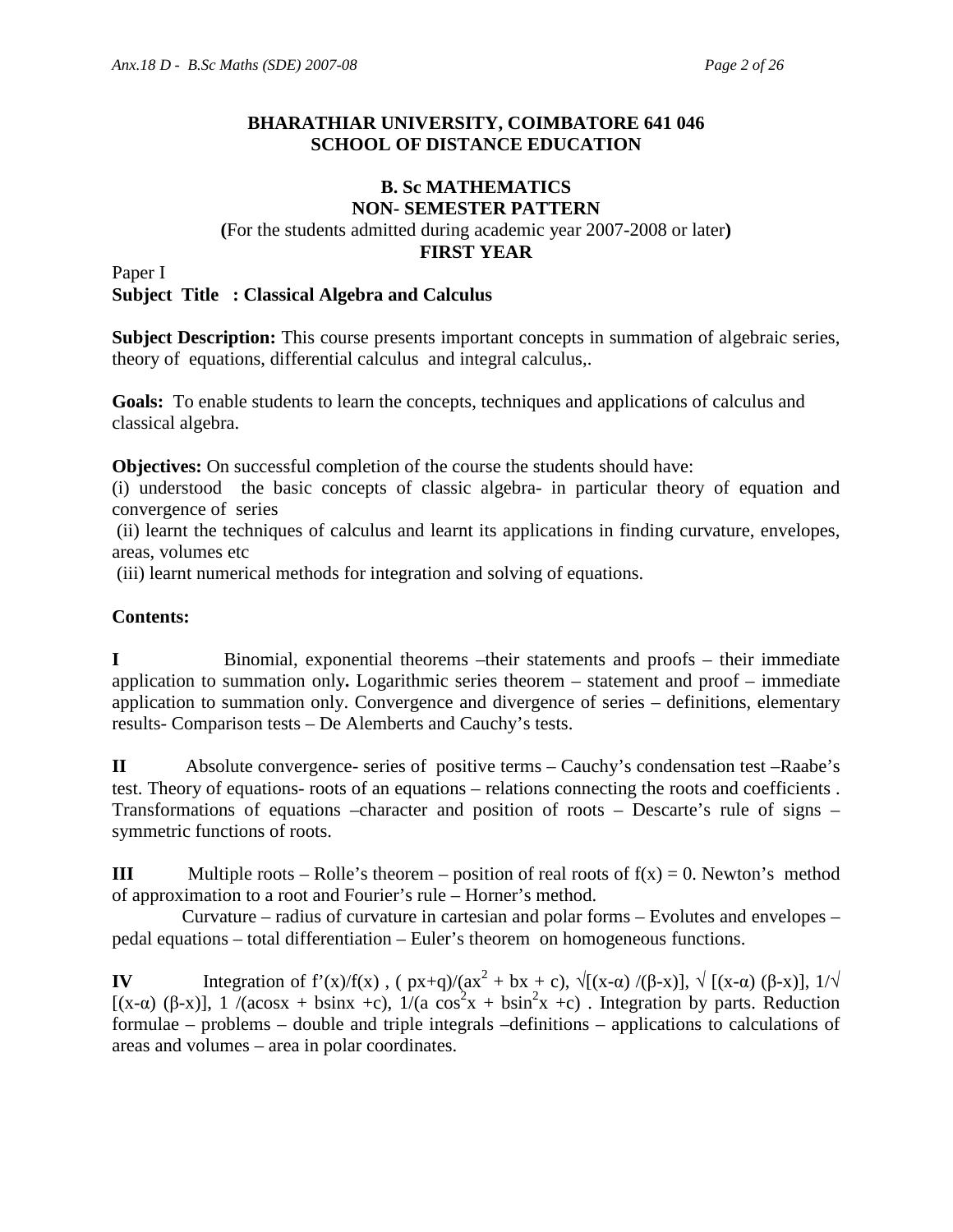**V** Approximate integration- Simpson's rule and Trapezoidal rule, change of order of integration in double integral- change of variables in double and triple integrals – Jacobians. Notion of improper integrals- their convergence- simple tests for convergence- simple problems-Beta and Gamma integrals – their properties-.relation between them.

# **Treatment as in:**

1) Algebra by T. Natarajan and others .

2) Calculus Volume I and Volume II by S. Narayanan and T K M Pillai.

# **Reference:**

B.Sc Mathematics for branch I- Vol I & Vol II by P.Kandasamy and K.Thilagavathi, S Chand & Co ,2004

# Paper II

# **Subject Title : Trigonometry ,Vector Calculus and Analytical Geometry**

Subject Description: This course presents concepts and techniques of trigonometry, vector calculus and analytical geometry.

**Goals:** To enable students to learn the basic concepts, techniques and applications of trigonometry, vector calculus and analytical geometry.

**Objectives:** On successful completion of this course the student should have

- (i) learnt the properties of trigonometric functions
- (ii) understood the basic concepts of vector calculus and learnt its various applications
- (iii) learnt the use of polar coordinates and concepts of 3D analytical geometry

# **Contents:**

**I** Expansion of Cosnφ. Sinnφ, Cos<sup>n</sup>φ. Sin<sup>n</sup>φ – Hyperbolic functions – seperation of real and imaginary parts of  $Sin(\alpha+i\beta)$ ,  $Cos(\alpha+i\beta)$ ,  $tan(\alpha+i\beta)$ ,  $Sinh(\alpha+i\beta)$ ,  $Cosh(\alpha+i\beta)$ ,  $tan(\alpha+i\beta)$ ,  $tanh(\alpha+i\beta)$ . Logarithm of a complex number –summation of trigonometric series.

**II** Scalar and vector point functions –differentiation of vectors - differential operators – directional derivative – gradient, divergence, curl. Integration for vectors- line,surface and volume integrals – Theorems of Gauss, Green, Stokes (Statements only) –Verifications.

**III** Fourier series –definition – finding Fourier coefficients for a given periodic function with period  $2\pi$ - odd and even functions – half range series – change of interval.

 Analytical geometry of two dimensions – polar coordinates-equation of a conic – directrix- chord- tangent –normal-simple problems.

**IV** Analytical geometry of three dimension- staight lines – coplanarity of straight lines – shortest distance and equation of shortest distance of between two lines – simple problems.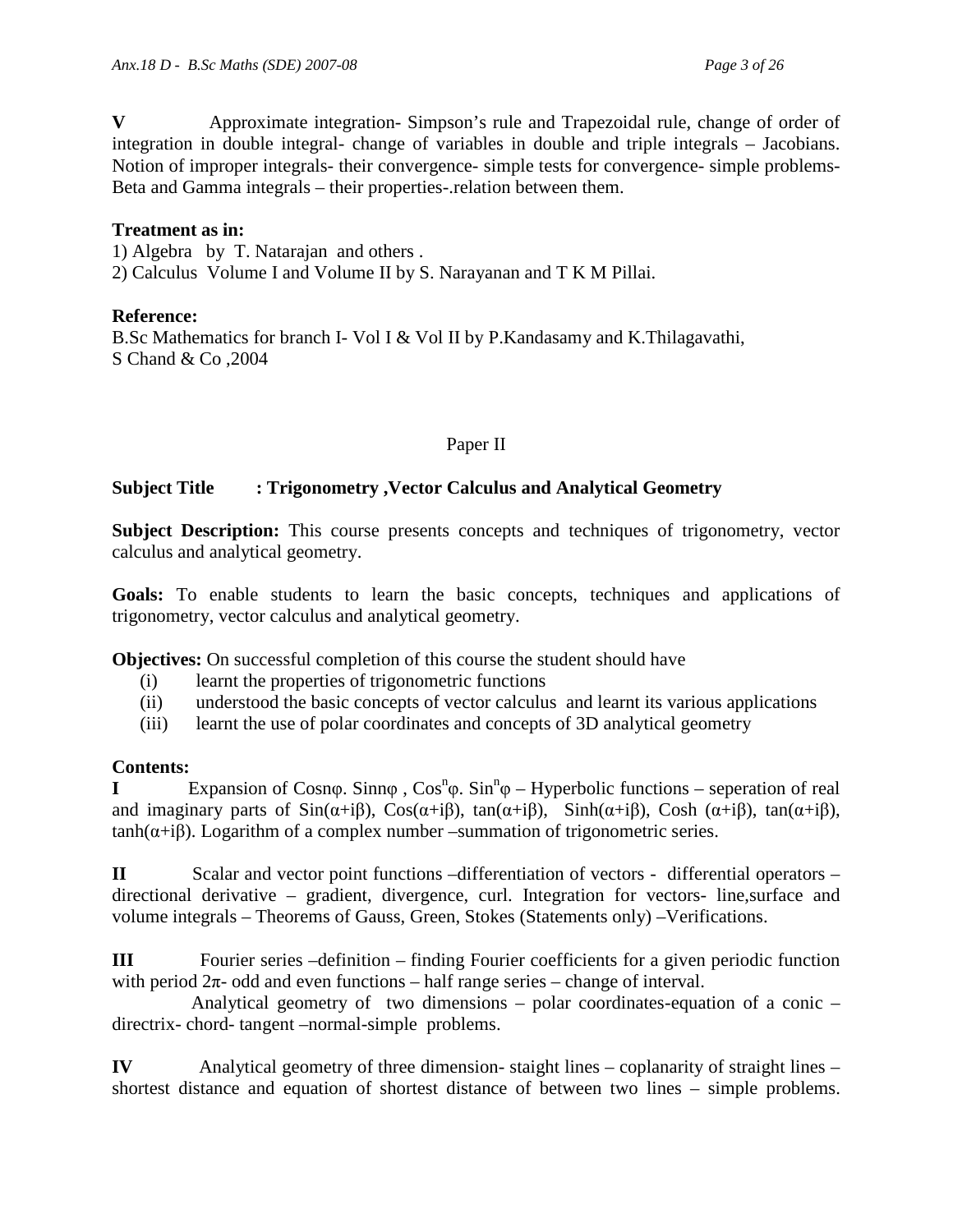Sphere – standard equation – results based on the properties of a sphere- tangent plane to a sphere – equation of a circle.

Cone and cylinder – cone whose vertex is at the origin – enveloping cone of a sphere – right circular cone – equation of a cylinder – right circular cylinder.

 Conicoids – nature of a conicoid – standard equation of a central conicoid – enveloping cone – tangent plane – conditions for tangency – director sphere and director plane.

# **Treatment as in:**

1)B.Sc Mathematics for branch I- Vol I , Vol II& Vol IV by P.Kandasamy and K.Thilagavathi, S Chand & Co ,2004 **2)Analytical Geometry of 2 D** by T.K.M.Pillai and others. **3)Analytical Geometry** by P.Duraipandian and others.

**Reference Trigonometry** by S . Narayanan **Vector Calculus** by P.Duraipandian **Fourier Series** by S . Narayanan

# **First year Group B: Allied A**

# **Subject Title: Statistics for Mathematics**

**Subject description:** This course introduces Statistical concepts and mathematical analysis.

**Goal:** To enable the students to understand mathematical aspects of statistics

**Objective:** On successful completion of the paper the students should have understood the concepts of random variable, various discrete and continuous probability distributions and the concepts of correlation and regression.

# UNIT-I:

 Random variables- discrete and continuous random variables –distribution functionproperties- probability mass function, probability density function-mathematical expectation – addition and multiplication theorems on expectations

# Unit-II:

Moment generating and cumulating generating  $\&$  characteristic functions and their properties.Joint probability distributions-marginal and conditional probability distributionsindependence of random variables.-Simple problems. Tchebychev's inequality, weak law of large numbers and central limit theorem.

# $Unit - III:$

Probability distributions: Binomial, Poisson and Normal distributions and their properties and fitting of distributions.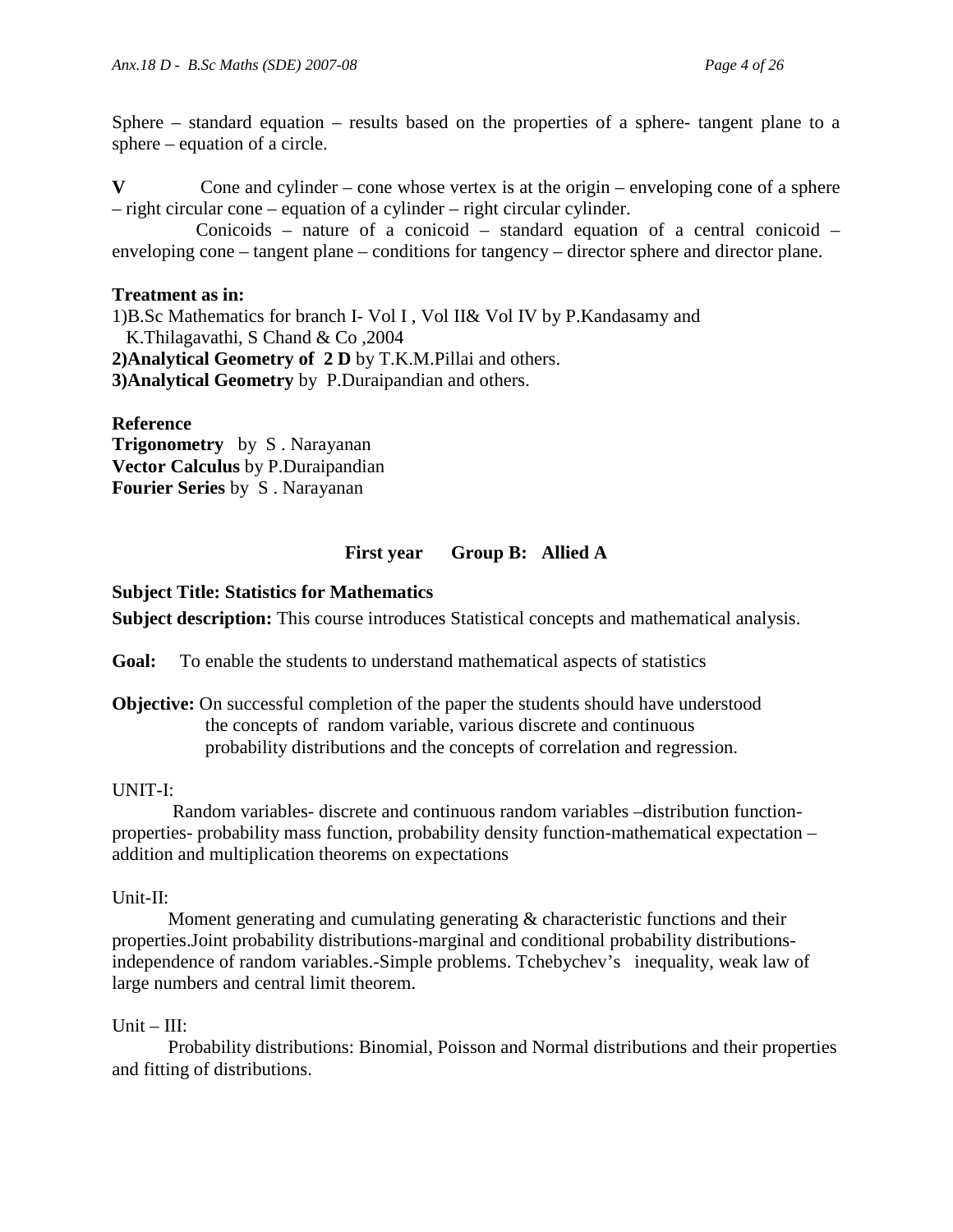#### Unit  $-$  IV:

 Transformation of variables (one & two dimensional only).Chi-square, t and F Statistics, their probability functions and their properties.

# Unit  $-V$ :

Curve fitting and principle of least squares: fitting of curves of straight line, second degree parabola, power curve and exponential curves-correlation and regression analysis.

# **Books recommended for study:**

1. Fundamentals of Mathematical statistics by Guptha, S.C &Kapoor, V.K

2. Introduction to Statistical methods by Guptha ,C.B and Vijay Guptha (1988)

# **SECOND YEAR Core paper III**

# **Subject Title: Differential Equations and Lap lace Transforms**

# **Subject Descriptions:**

 This course presents the method of solving ordinary differential Equations of First Order and Second Order, Partial Differential equations. Also it deals with Laplace Transforms, its inverse and Application of Laplace Transform in solving First and Second Order Differential Equations with constant coefficients.

# **Goals:**

It enables the students to learn the method of solving Differential Equations.

# **Objectives:**

 End of this course, the students should gain the knowledge about the method of solving Differential Equations. It also exposes Differential Equation as a powerful tool in solving problems in Physical and Social sciences.

# **Unit I:**

 Ordinary Differential Equations: Equations of First Order and of Degree Higher than one – Solvable for *p*, *x, y* – Clairaut's Equation – Simultaneous Differential Equations with constant coefficients of the form

- i)  $f_1(D)x + g_1(D)y = \phi_1(t)$
- ii)  $f_2(D)x + g_2(D)y = \phi_2(t)$

where  $f_1$ ,  $g_1$ ,  $f_2$  and  $g_2$  are rational functions *dt*  $D = \frac{d}{dt}$  with constant coefficients  $\phi_1$  and  $\phi_2$  explicit

functions of *t*.

# **Unit II:**

 Finding the solution of Second and Higher Order with constant coefficients with Right Hand Side is of the form  $Ve^{ax}$  where *V* is a function of  $x$  – Euler's Homogeneous Linear Differential Equations – Method of variation of parameters.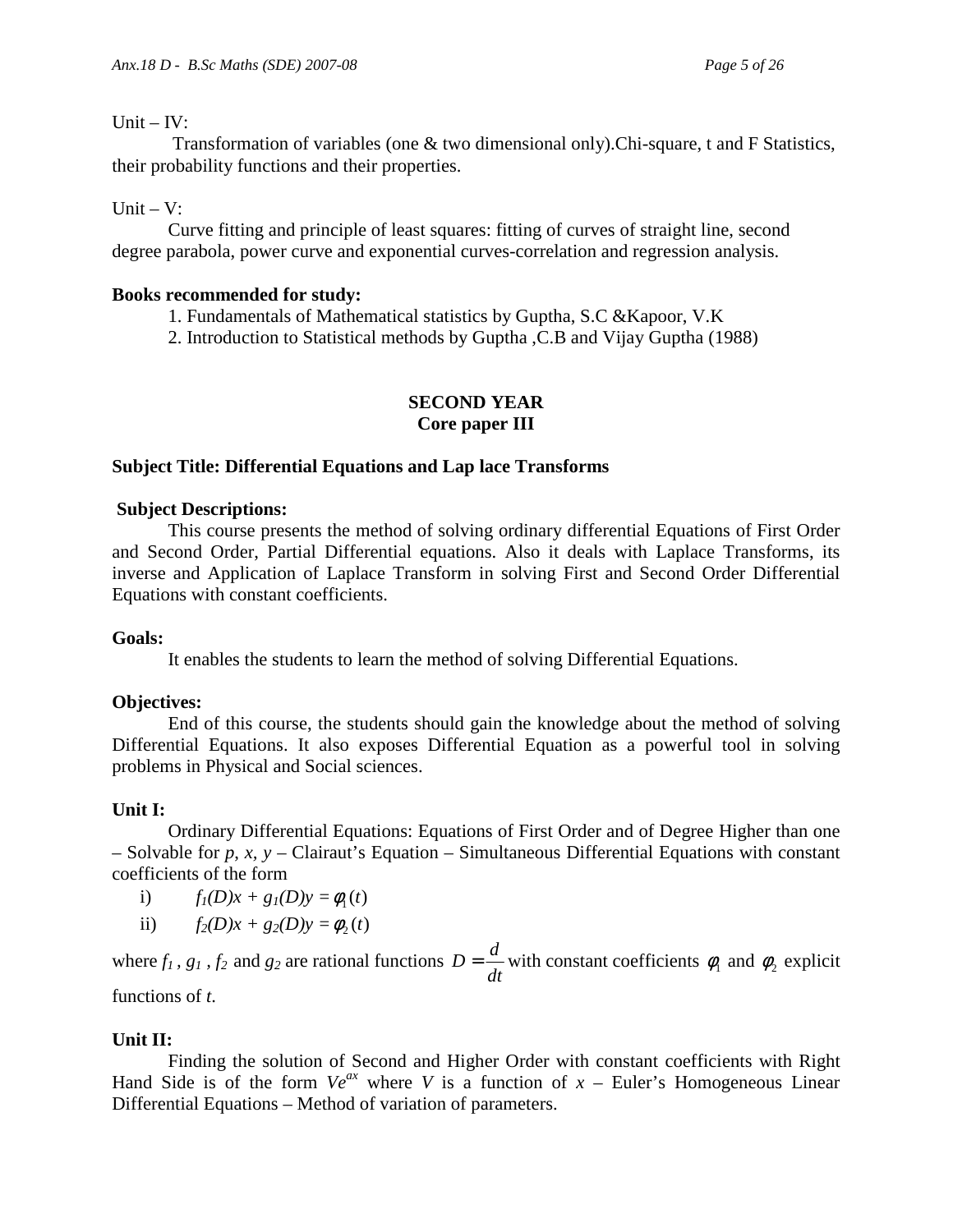#### **Unit III:**

 Partial Differential Equations: Formation of equations by eliminating arbitrary constants and arbitary functions – Solutions of P.D Equations – Solutions of Partial Differential Equations by direct integration – Methods to solve the first order P.D. Equations in the standard forms - Lagrange's Linear Equations.

# **Unit IV:**

 Laplace Transforms: Definition – Laplace Transforms of standard functions – Linearity property – Firsting Shifting Theorem – Transform of  $tf(t)$ ,  $\frac{f(t)}{f(t)}$ *t*  $\frac{f(t)}{f(t)}$ ,  $f^{1}(t)$ ,  $f^{11}(t)$ .

# **Unit V:**

 Inverse Laplace Transforms – Applications to solutions of First Order and Second Order Differential Equations with constant coefficients.

#### **Treatment as in**

 Kandasamy. P, Thilagavathi. K "Mathematics for B.Sc – Branch – I Volume III", S. Chand and Company Ltd, New Delhi, 2004.

#### **References:**

- 1) S. Narayanan and T.K. Manickavasagam Pillai, Calculus, S. Viswanathan (Printers and Publishers) Pvt. Ltd, Chennai 1991
- 2) N.P. Bali, Differential Equations, Laxmi Publication Ltd, New Delhi, 2004
- 3) Dr. J. K. Goyal and K.P. Gupta, Laplace and Fourier Transforms, Pragali Prakashan Publishers, Meerut, 2000

# **Core Paper IV - Mechanics**

# **Subject Description:**

 This course contains the nature of forces acting on a surface, friction and center of gravity.

#### **Goal:**

To enable the students to realize the nature of forces and resultant forces when more than one force acting on a particle.

# **Objectives:**

On successful completion of course the students should realize the concept about the forces, resultant force of more than one force acting on a surface, friction and center of gravity. Also he can differentiate static and dynamic forces.

# **UNIT-I**

Forces acting at a point: Resultant and Component - Lami's theorem – Resultant of any number of forces (Analytical and graphical methods) – Parallel forces and moments: - Couples: Definition - Equivalence of two couples – Resultant of a couple and a force.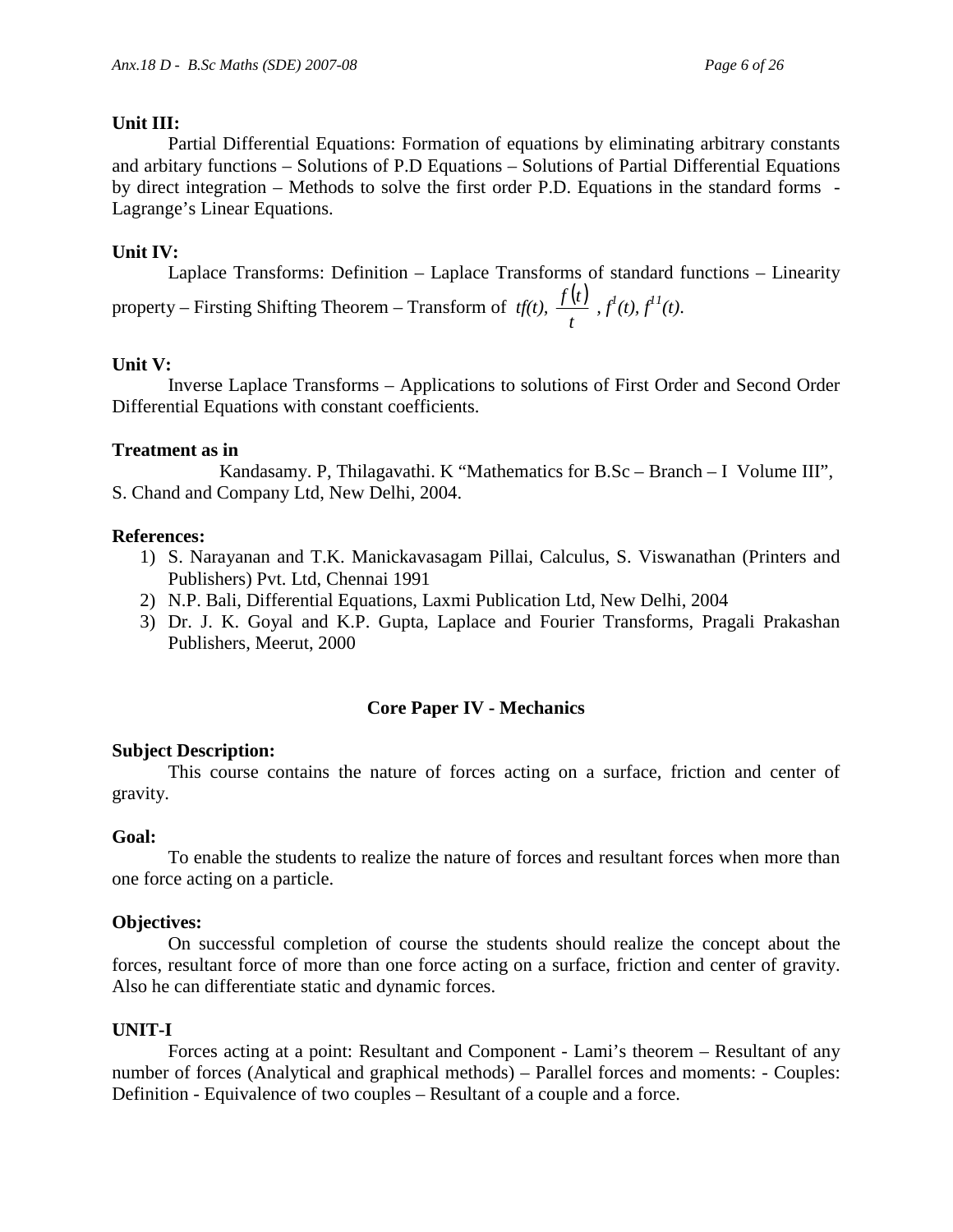# **UNIT II**

Three forces acting on a rigid body - coplanar forces – condition of equilibrium of a system of coplanar forces – Friction - Equilibrium of a particle on a rough inclined plane under any force

# **UNIT III**

Centre of gravity by integration – Principle of virtual work for a system of coplanar forces acting on a body - Kinematics – velocity – motion down a smooth inclined plane - Laws of motion - potential energy and kinetic energy

# **UNIT IV**

 Projectiles : Definition – Two fundamental particles – finding the velocity of the projectile in magnitude and direction ate the end of line 't' – Motion under the action of central forces – Introduction – Velocities in a central orbit – Law of the inverse square

# **UNIT V**

 Introduction – Simple harmonic motion in a straight line – composition of two simple harmonic motions of the same period in two perpendicular directions – Introduction – Definition – Fundamental laws of impact – Oblique impact of two smooth spheres

**Treatment as in** M.K.Venkataraman, Statics, Agasthiar Publications, Trichy, 1999. **Treatment as in** M.K.Venkataraman, Dynamics, 11<sup>th</sup> Ed. Agasthiar Publications, Trichy, 1994.

# **References**

- 1. A.V.Dharmapadam, Statics , S.Viswanathan Printers and Publishing Pvt., Ltd, 1993.
- 2. P.Duraipandian and Laxmi Duraipandian, Mechanics , S.Chand and Company Ltd, Ram Nagar, New Delhi -55, 1985.
- 3. Dr.P.P.Gupta, Statics , Kedal Nath Ram Nath, Meerut, 1983-84.

 4. A.V.Dharamapadam , Dynamics, S.Viswanathan Printers and Publishers Pvt., Ltd, Chennai, 1998.

- 5. K.Viswanatha Naik and M.S.Kasi, Dynamics, Emerald Publishers, 1992.
- 6. Naryanamurthi, Dynamics, National Publishers, New Delhi, 1991.

# **Core Paper – V THIRD YEAR**

# **Subject title : Real Analysis Subject Description :**

 This Course focuses on the Real and Complex number systems, set theory, point set topology and metric spaces.

# **Goal :**

 To introduce the concepts which provide a strong base to understand and analysis mathematics.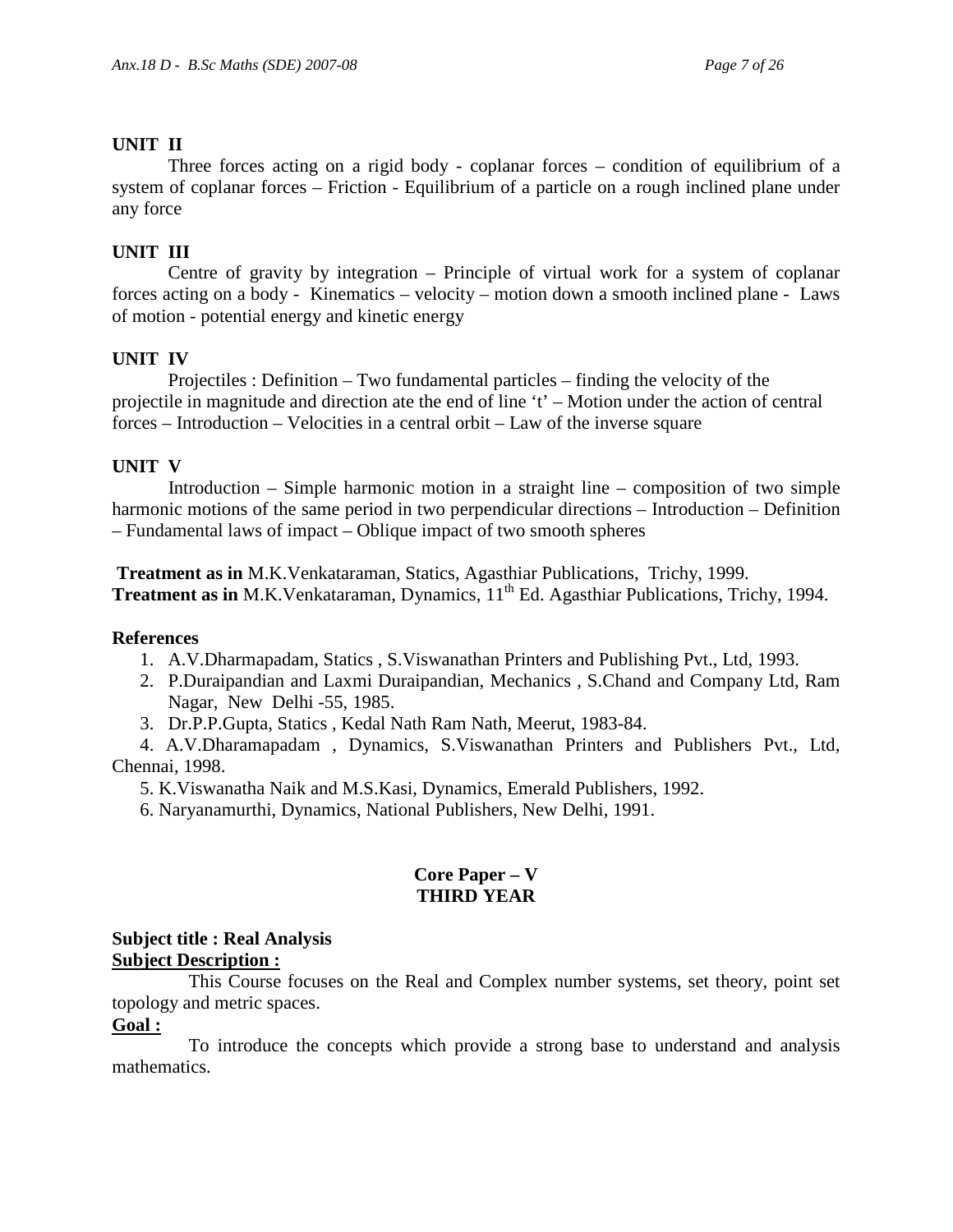#### **Objective:**

 On successful completion of this course the students should gain the knowledge about real and complex numbers, sets and metric space.

# **UNIT I**

 The Real and Complex number systems the field axioms, the order anixms, integers, the unique Factorization thorium for intcgcrs, Rational numbers, Irrational numbers --- Upper bounds , Maximum Elements, least upper bound, the completeness axiom, some properties for the sypremum, properties of the integers deduced from the completeness anxiom- The Archimedian property of the real number system Rational numbers with finite decimal representation of real numbers absolute values and the triangle inequality – the Cauchy-Sohewarz,inequality-plus and minus infinity and the extended real number system.

Basic notions of asset theory. Notations –ordered pairs – Cartesian product of two sets, Relations and functions further terminology concerning functions one one functions and inverse composite functions- sequences-similar sets – countable and uncountable sets- uncountability of the real number system-set algerbra-countable of collection of countable sets.

# **UNIT II**

 Elements of point set topology: Euclidean space R". The strcture of open Sets in R" – closed sets and adherent points- The Bolzno – Weierstrass theorem – the Cantor intersection theorem. Covering Lindelof covering theorem the Heine Borel covering Compactness in R" Metric Spaces – Point set topology in metric spaces – compact subsets of a metric space – Boundary of a set.

# **Unit III**

 Convergent sequences in a metric space- Cauchy sequences – complete metric Spaces. Limit of a function Continuous functions composite functions. Continuous complex valued functions. Examples of continuous functions - continuity and inverse images of open or closed sets – functions continuous on compact sets – Topological mappings – Bolzano's theorem.

# **Unit IV**

 Connectedness – components of metric space – Uniform continuity and compact setsfixed point theorem for contractions – monotonic functions.Definition of derivative-Derivative and continuity- Algebra of derivatives- the chain rule – one sided derivatives and infinitives derivatives- functions with non-zero derivatives-zero derivatives and local extrema – Roll's theorem – the mean value theorem for derivatives- Taylor's formula with remainder.

# **Unit V**

 Properties of monotonic functions- functions of bounded variation – total Variation – additive properties of total variation on (a,x) as a function of x- functions of bounded variation expressed as the difference of increasing functions- continuous functions of bounded variation. The Riemann – Stieltjes integral : Introduction – Notation – The definition of Riemann stieltjes integral Reduction to a Riemann integral.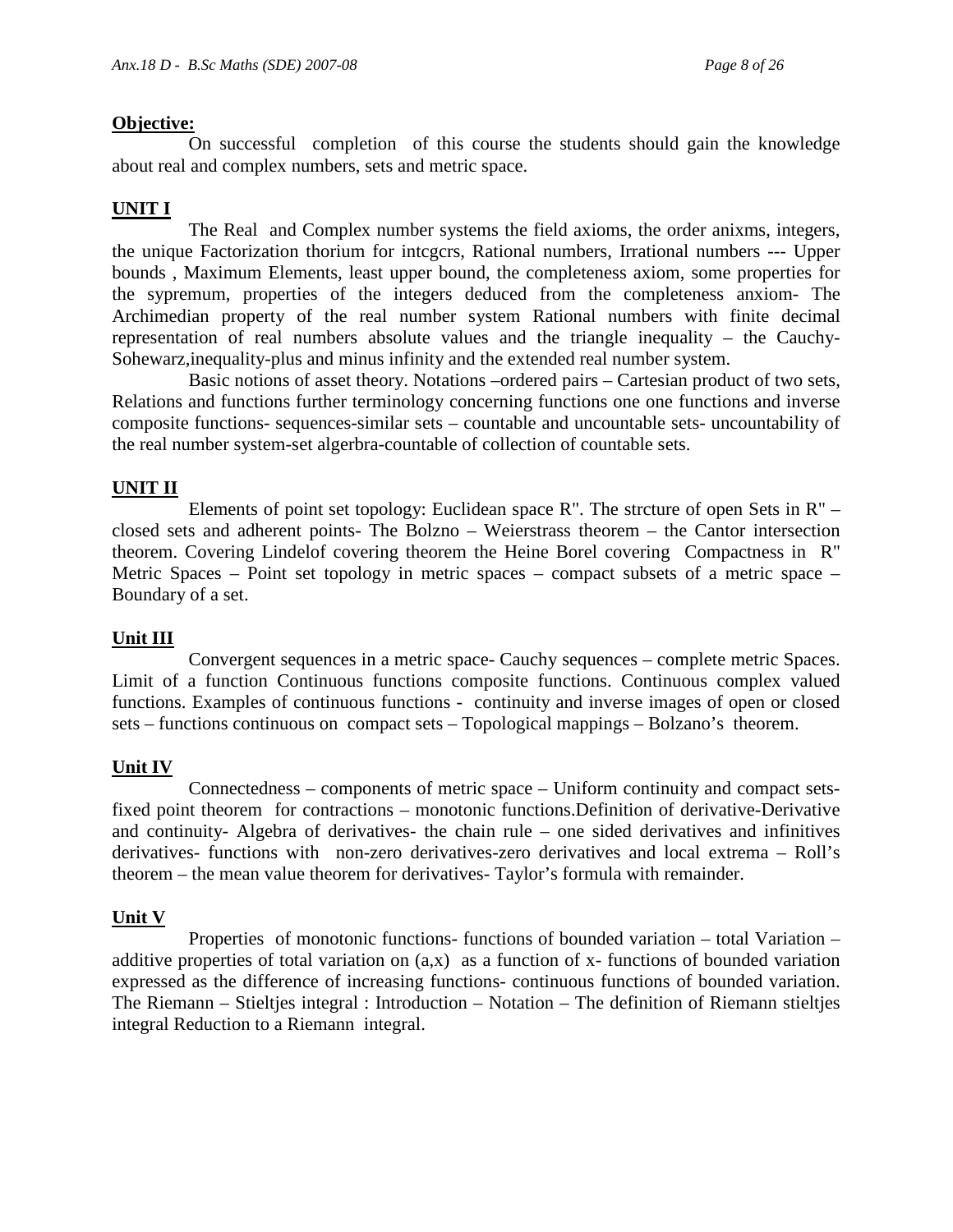#### Treatment as in

|          |           | T.M. Apostol, Mathematical Analysis, $2^{nd}$ ed. Narosa Publishing Chennai – 1990. |
|----------|-----------|-------------------------------------------------------------------------------------|
| Unit I   | chapter 1 | Sections 1,2, 1,3, 1,6, to 1.16, 1.18 to 1.20                                       |
|          | Chapter 2 | Sections 2.2 to 2.15                                                                |
| Unit II  | Chapter 3 | Sections 3.2 to 3.9                                                                 |
|          | Chapter 4 | Sections $4.11$ to $4.15$                                                           |
| Unit III | Chapter 4 | Sections 4.16, 4.17, 4.19, 4.20, 4.21, 4.23                                         |
|          | Chapter 5 | Sections 5.2 to 5.10 and 5.12                                                       |
| Unit IV  | Chapter 6 | Sections 6.2 to 6.8                                                                 |
| Unit V   | Chapter 7 | Sections 7.1 to 7.7                                                                 |

References

- 1. R.R.goldberg, Methods of Real Analysis, NY John Wiely, New York 1976.
- 2. G.f.simmons, Introduction to Topology and Modern analysis, McGraw IIill, NewYork,1963.
- 3. G.Birkhoff and MacLane, A survery of Modern Algerba, 3rd Edition,Macmillian, Newyork, 1965.
- 4. N.N.sharma and A.R. Vasistha ,Real Analysis, Krishna Prakashan Media (p) Ltd, 1997.

# **Core Paper VI**

#### **Subject title : Complex Analysis**

**Subject Description :** This course provides the knowledge about complex number system and complex functions.

**Goal:** To enable the students to learn complex number system, complex function and complex integration.

# **Objectives:**

 On successful completion of this course the students should gained knowledge about the origin, properties and application of complex numbers and complex functions.

# **UNIT I**

 Complex number system, Complex number – Field of Complex numbers – Conjugation – Absolute value – Arguments Simple Mappings.

i)  $w= z+a$  ii)  $w= az$  iii)  $w=1/z$ invariance of cross-ratio under bilincar transformation-Definition of extended complex planc – Stereographic projection.

 Complex functions : Limit of a function – continuity – differentiability- Analytical function defined in a region – necessary conditions for differentiability – sufficient conditions for differentiability – Cauchy- Riemann equation in polar coordinates- Definition of entire function.

# **UNIT II**

 Power Series : Absolute convergence – circle of convergence – Analyticity of the sum of power series in the Circle of convergence ( term by term differentiation of a series) Elementary functions : Exponential, Logarithmic, Trigonometric and Hyperbolic functions.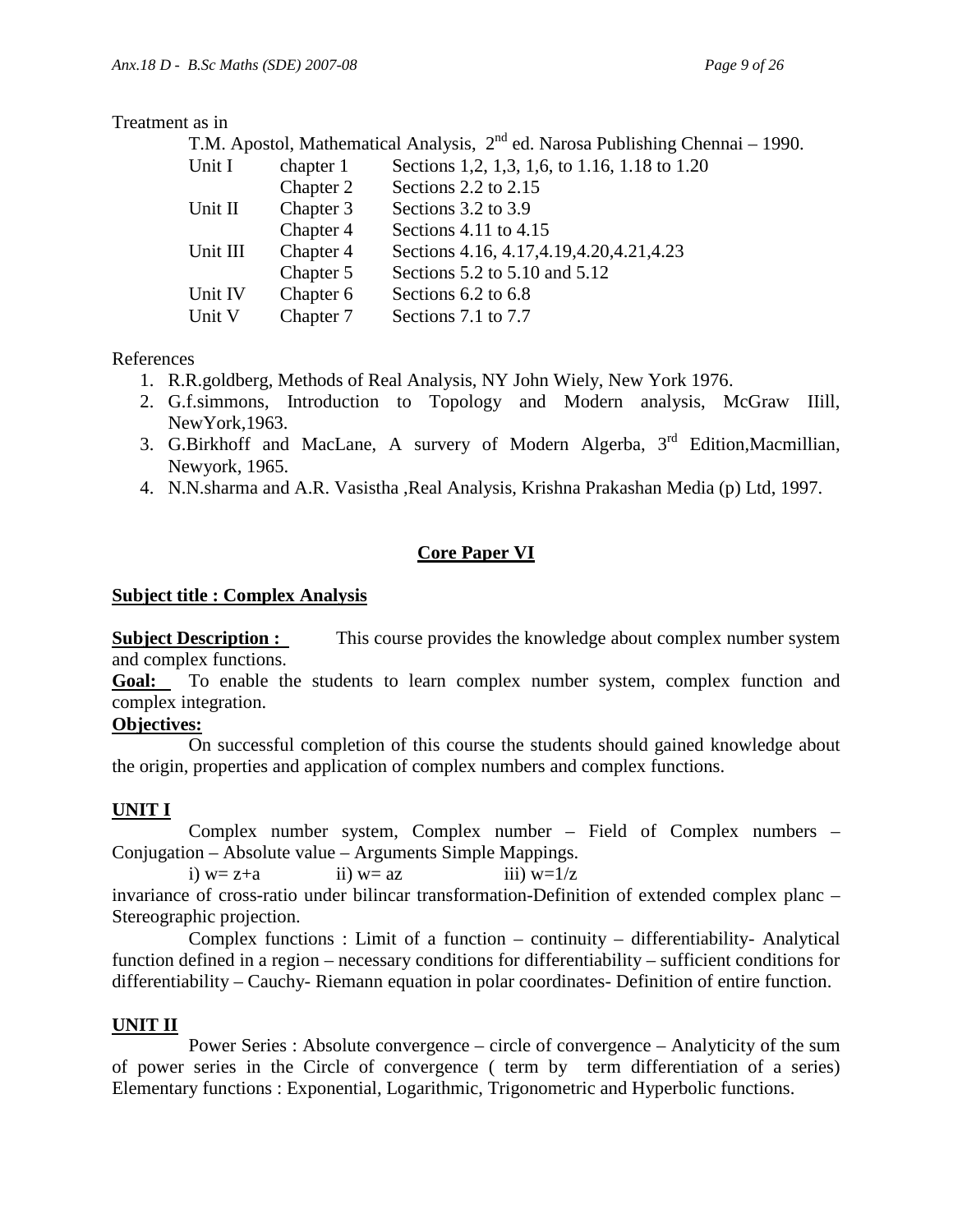Conjugate horonic functions : Definition and determination, Conformal Mappings : Isogonal mapping – Conformal mapping- Mapping  $z - f(z)$ , where f is analystic, particularly the mappings.

w=ez ;  $w = z \frac{1}{2}$ ; w=sin z ; w=1/2 (z+1/z)

# **UNIT III**

 Complex Integration : Simply and multiply connected regions in the complex plane. Integration of f(z) from definition along a curve joining Z1 and Z2 . Proff of Cauchy's Theorem ( using Goursat's lemma for a simply connected region). Cauchy's integral formula for higher derivatives ( statement only) – Morera's theorem.

Results based on Cauchy's theorem (I) : Zero-Cauchy's Inequality – Lioville's theorem – Fundamental theorem of algebra Maximum modulus theorem Gauss mean value theorem Gauss mean value theorem for a harmonic function on a circle.

# **UNIT IV**

Results based on Cauchy's theorem (II) – Taylor's series-Laurent's series.

 Singularities and Residues: Isolated singularities ( Removable Singularity, pole and essential singularity ) Residues Residue theorem.

# **UNIT V**

Real definite integrals : Evaluation using the calculus of residues- Integration on the unit circle-Integral with - and as lower and upper ,limits with the following integrals:

- I.  $P(x) / Q(x)$  where the degree of  $Q(x)$  exceeds that of  $P(x)$  at least.
- II. (sin ax ).f(x),(cos ax).f(x), where a  $0$  and f(z) ---- 0 as z ----- and f(z) does not have a pole on the real axis.
- III.  $f(x)$  where  $f(z)$  has a finite number of poles on the real axis. Integral of the type

 Meromorphic functions : Theorem on number of zeros minus number of poles – Principle of argument : Rouche's throrem – theorem that a function which is mcromorphic in the extended plane is a rational function.

Treatment as in

P.Duraipandian and Laxmi Duraipanidian ,Complex Analysis, Emerald Publishers, Chennai – 2, 1986.

| Unit I   | Chapter 1 | Sections 1.1 to 1.3, 1.6, to 1.9  |
|----------|-----------|-----------------------------------|
|          | Chapter 2 | Sections 2.1 to 2.2, 2.6, to 2.9, |
|          | Chapter 7 | Sections 7.1                      |
|          | Chapter 4 | Sections 4.1 to $4.10$            |
| Unit II  | Chapter 6 | Sections $6.1$ to $6.11$          |
|          | Chapter 6 | Sections $6.12$ to $6.13$         |
|          | Chapter 7 | Sections 7.6 to 7.9               |
| Unit III | Chapter 8 | Sections 8.1 to 8.9               |
|          | Chapter 8 | Sections 8.10 to 8.11             |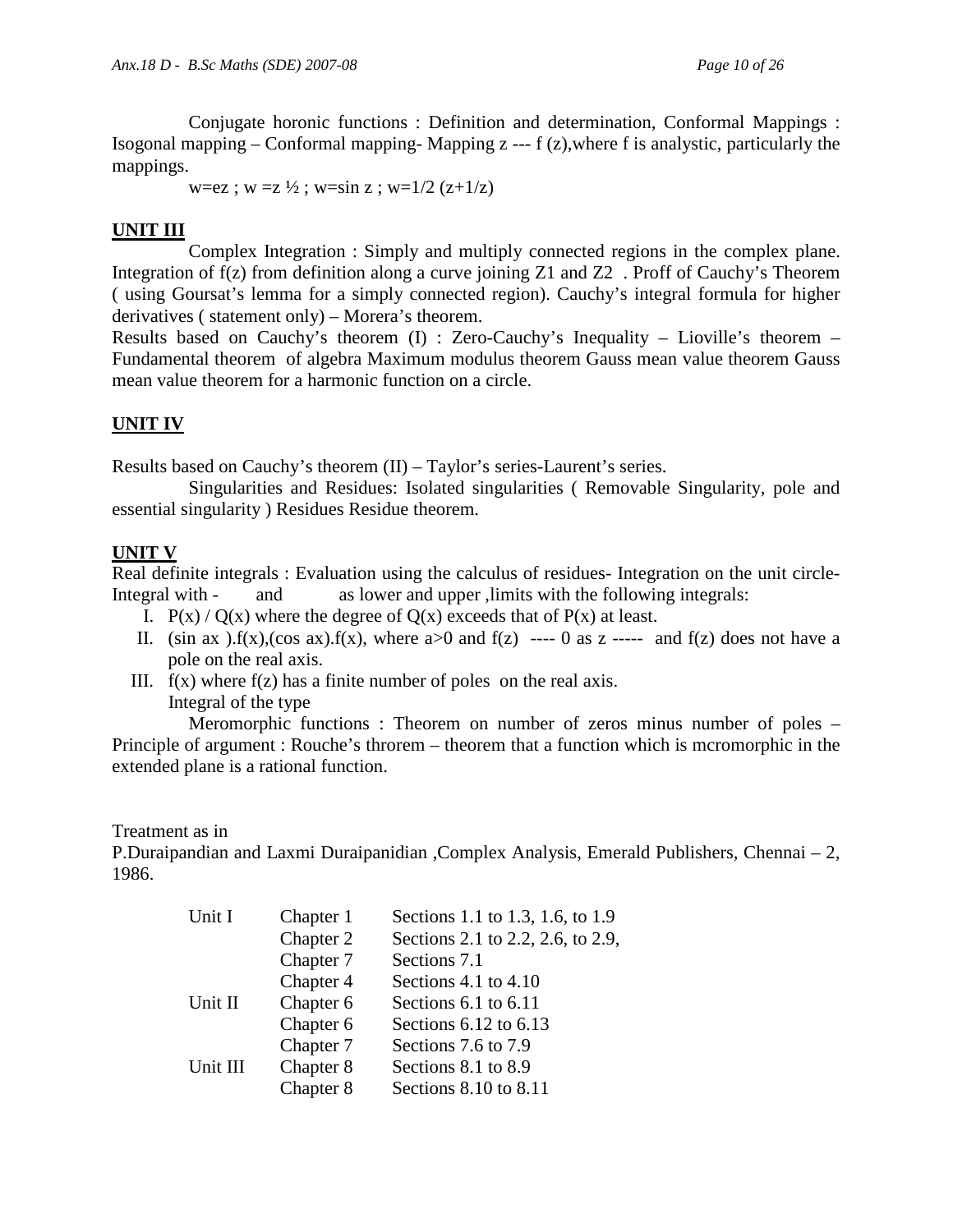| Unit IV | Chapter 9  | Sections 9.1 to 9.3, 9.13        |
|---------|------------|----------------------------------|
|         | Chapter 9  | Sections 9.5 to 9.12, 9.13.      |
|         | Chapter 10 | Sections 10.3 and 10.4           |
| Unit V  | Chapter 10 | Sections 10.3 and 10.4           |
|         |            | Chapter 11 Sections 11.1 to 11.3 |

# Reference

- 1. Churchill and Others, Complex Variable and Applications, Tata Mecgrow Hill Publishing Company Ltd, 1974.
- 2. Sathinarayan , Theory of functions of Complex variable, S.Chand and Company, Meerut, 1995.
- 3. Tyagi B.S, Functions of Complex Variable,  $17<sup>th</sup>$  Edition, Pragati Prakasham Publishing Company Ltd, Meerut, 1992 – 93.

# **Core Paper VII**

# **Subject title: Modern Algebra**

# **Subject description:**

This course provides knowledge about sets, mappings, different types of groups and rings.

**Goals:** To enable the students to understand the concepts of sets, groups and rings. Also the mapping on sets, groups and rings.

# **Objective:**

On successful completion of course the students should have concrete knowledge about the abstract thinking like sets, groups and rings by proving theorems.

# **UNIT I:**

Matrices : Introduction – Transpose of a matrix – Inverse matrix – Symmetric and Skew – Symmetric matrices - Hermitian and Skew-Hermitian Matrices – Orthogonal and Unitary Matrices – Rank of a Matrix –Characteristic Roots and Characteristic Vectors of a Square Matrix.

# **UNIT II:**

Sets – Relations and binary operations – Groups – Symmetric Group definitions and Examples – Subgroups – Index of a group – Fermat theorem - Normal subgroups and quotient groups.

# **UNIT III:**

 Homomorphisms – Cauchy's theorem, Sylow's theorem for Abelian groups Automorphisms – permutation groups – Rings : Definition and Examples – Some special classes of Rings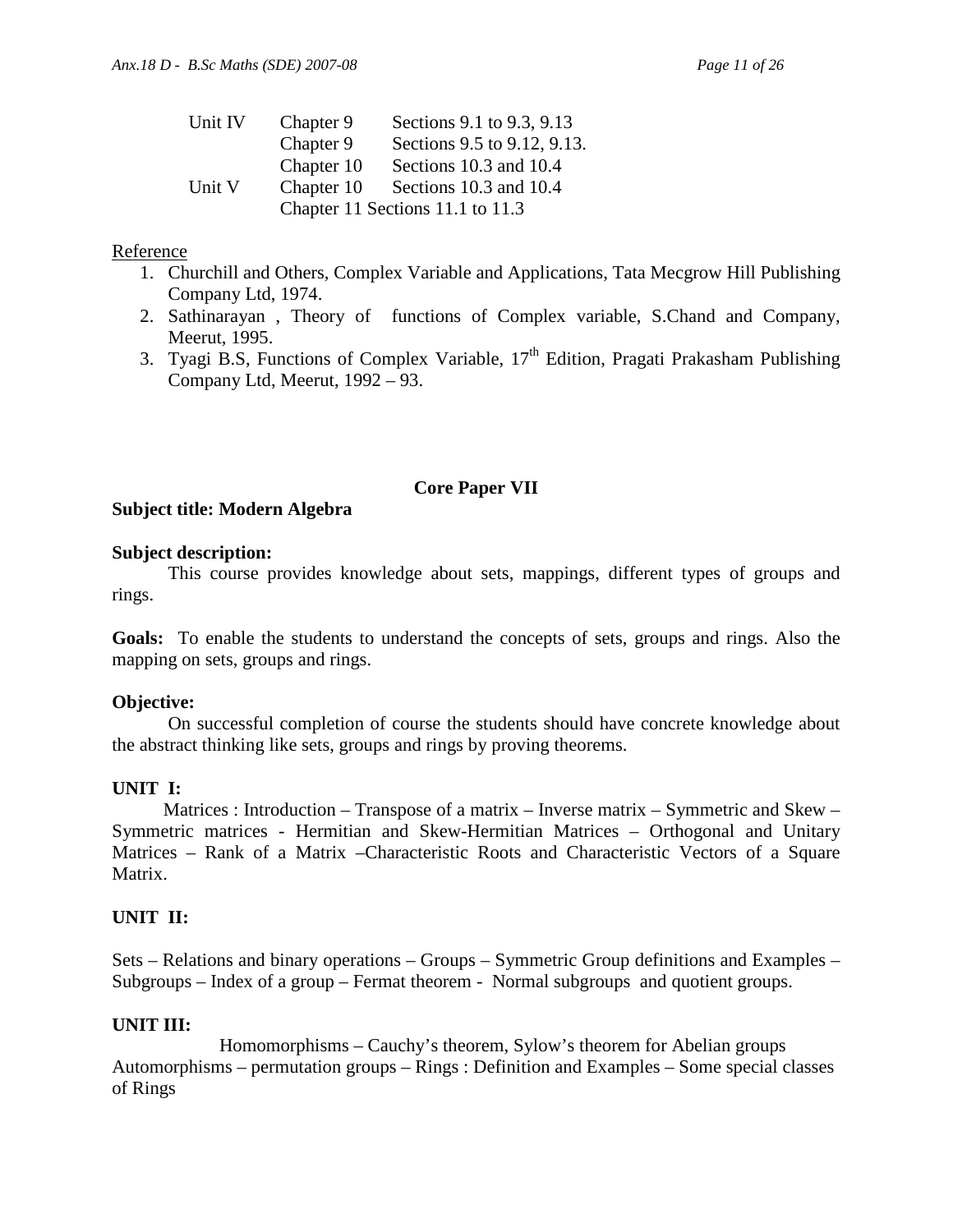# **UNIT IV:**

Field – Integral domain - Homomorphisms of Rings. - Ideals and Quotient Rings – Vector space: Subspace of a Vector space - Homomorphism – Isomorphism - Linear Independence and Bases.

# **UNIT V:**

Dual spaces – Innerproduct spaces – Orthonormal set – Linear transformations – Characteristic roots and characteristic vectors of a square matrix

# **Treatment as in**

1) R. Balakrishnan and M.Ramabadran, Modern Algebra, Vikas Publishing House Pvt Ltd, New Delhi.

For unit I

2) For units II, III, IV, V : Topics in algebra by I.N.Herstein.

# **References**

1) Surjeet Singh and Qazi Zameeruddin, Modern Algebra, Vikas Publishing house, 1992. 2) A.R.Vasishtha, Modern Algebra, Krishna Prakashan Mandir, Meerut, 1994 – 95.

# **APPLICATION ORIENTED SUBJECT**

# **SUBJECT TITLE : ASTRONOMY**

# **Subject Description**

 This course focuses on the Solar system, Celestial sphere, Dip-Twilight & Keplar's laws.

**Goal:** To enable the students to understand the Astronomical aspects and about the laws governing the planet movements.

**Objectives:** On successful completion of this course the students should gain knowledge about Astronomy.

# **UNIT I:**

 General description of the Solar System. Comets and meteorites – Spherical trigonometry. Celestial sphere – Celestial co-ordinates- Diurnal motion – Variation in length of the day.

# **UNIT II:**

 Dip – Twilight – Geocentric parallax. Refraction – Tangent formula – Cassinis formula.

# **UNIT III:**

Kepler's laws – Relation between true eccentric and mean anomalies.

Time : Equation of time - Convertion of time – Seasons – Calendar.

# **UNIT IV:**

 Annual Parallax – Abberation. Precession – Nutation.

# **UNIT V**

The Moon – Eclipses.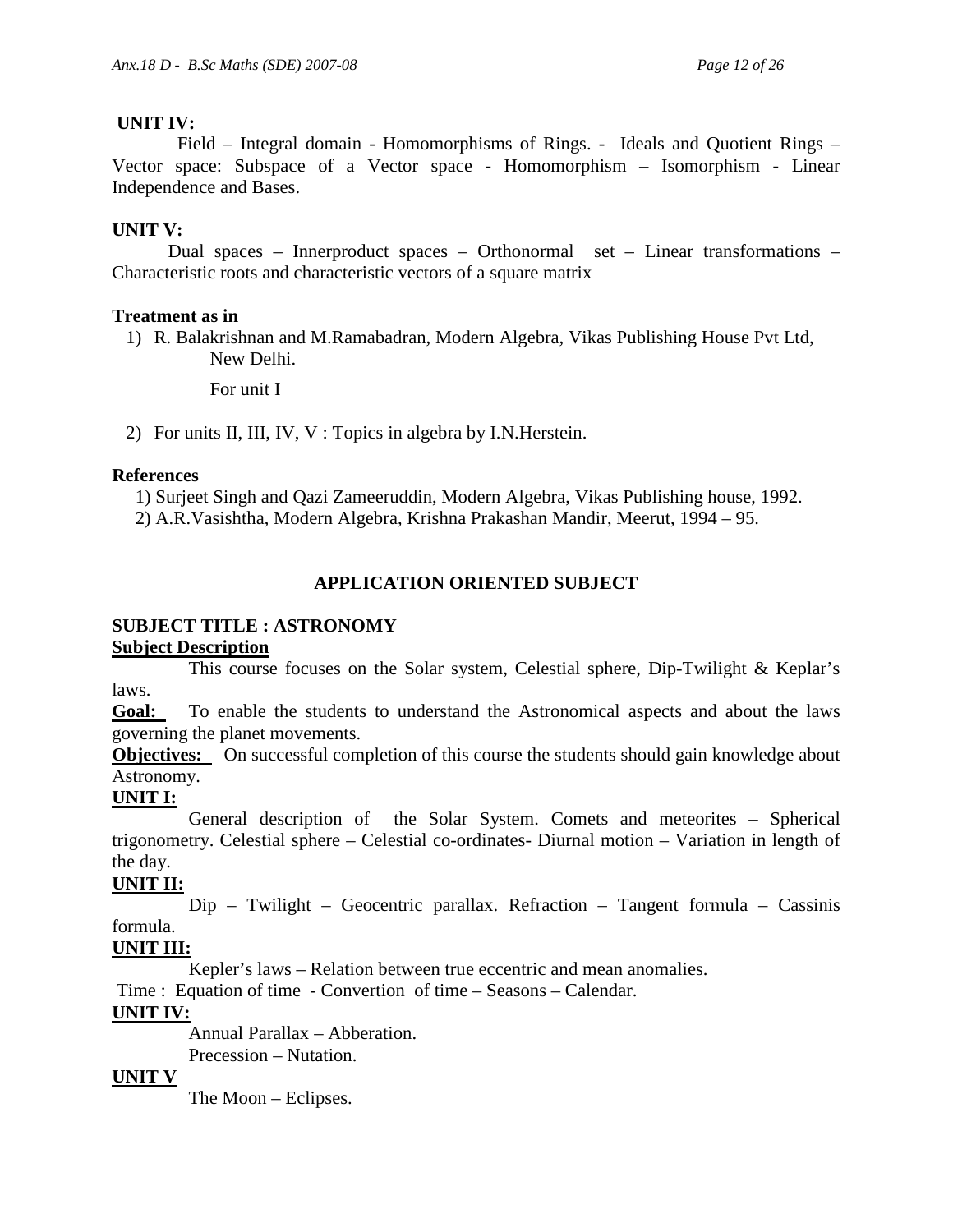Planetory Phenomenon – The Stellar System.

Treatment as in "ASTRONOMY" by S.Kumaravelu and Susheela Kumaravelu.

Question paper setters to confine to the above text book only.

# **APPLICATION ORIENTED SUBJECT**

# **NUMERICAL METHODS**

#### **Subject Description**:

 This course presents method to solve linear algebraic and transcendental equations and system of linear equations. Also interpolation by using finite difference formulae.

#### **Goal:**

 It exposes the students to study numerical techniques as powerful tool in scientific computing.

#### **Objective:**

 On Successful completion of this course the student gain the knowledge about solving the linear equations numerically and finding interpolation by using difference formulae.

# **Unit I :**

The solution of numerical algebraic and transcendental Equations:

Bisection method – Iteration Method – Convergence condition – Regula Falsi Method – Newton – Raphson method – Convergence Criteria – Order of Convergence.

Solution of simultaneous linear algebraic equations: gauss elimination method – Gauss Jordan method – Method of Triangularization - Crouts method Gauss Jacobi method Gauss Seidel method.

# **Unit II: Finite Differences:**

 Differences – operators – forward and backward difference tables – Differences of a polynomial – Factorial polynomial – Error propagation in difference table. Interpolation (for equal intervals): Newton's forward and backward formulae equidistant terms with one or more missing values Central differences and central differecnces table – Gauss forward and backward formulae- Stirlings formula.

# **Unit III:Interpolation (for unequal intervals):**

 Divided differences – Properties- Relations between divided differences and forward differences – Newton's divided differences formula – Lagrangc's formula and inverse interpolation.

#### **Numerical differentiations :**

 Newton's forward and backward formulae to computer the derivatives- Derivative using starlings formulae –to find maxima and minima of the function given the tabular values .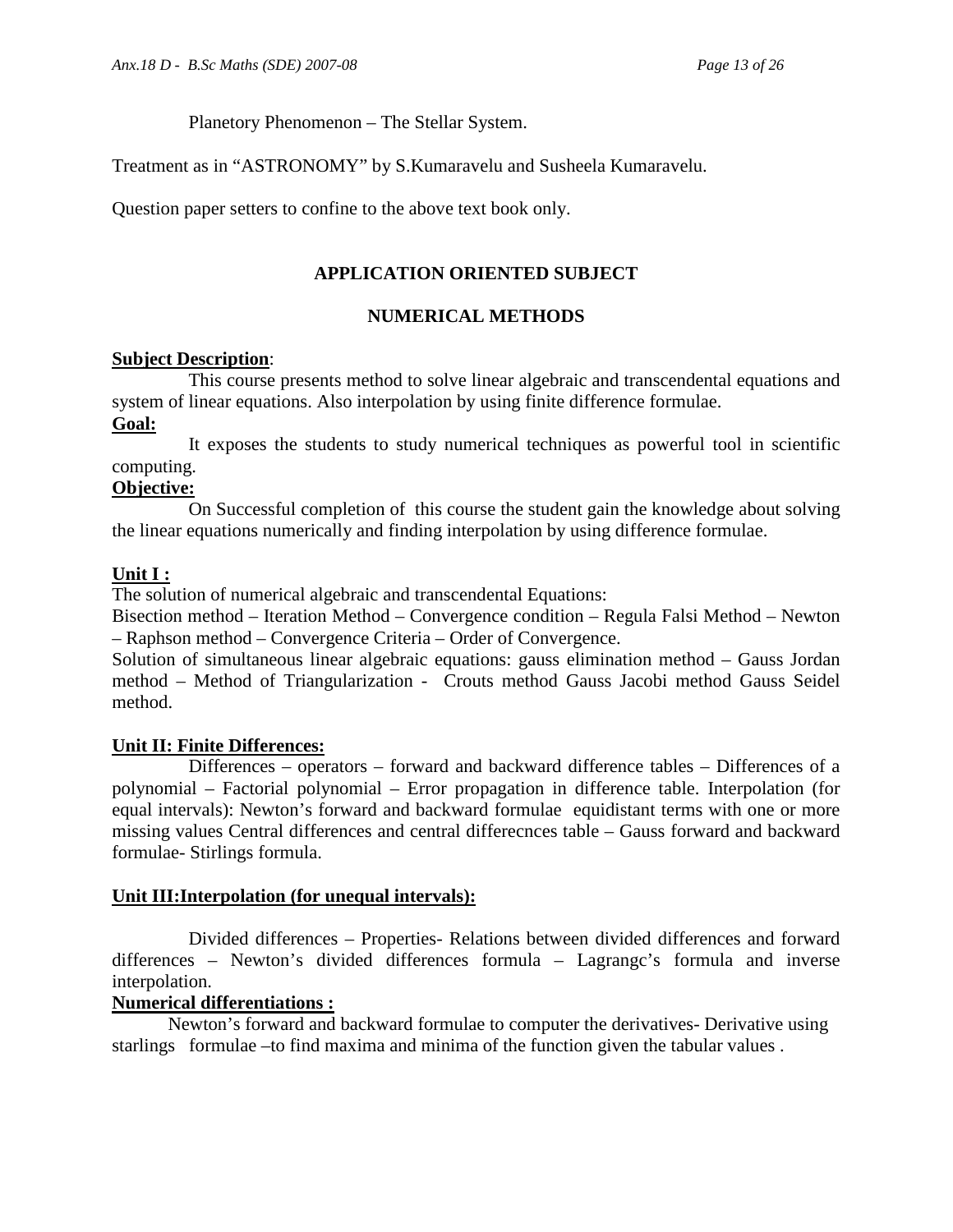# **Unit IV**

# **Numerical Integration :**

Newton –Cote's formula –Trapezoidal rule –Simpson's  $1/3^{rd}$  and  $3/8^{th}$  rules –Gaissian quadrature.

# **Difference Equation :**

 Order and degree of a difference equation –solving homogeneous and non – homogeneous liner difference equations

# **Unit V**

Taylor series method – Euler's method –improved and modified Euler method –Runge Kutta method (fourth order Runge Kutta method only )

Numerical solution of O.D.E. (for first order only )

 Milne's predictor corrector formulae – Adam –Bashforth predictor corrector formulae – solution of ordinary differential equations by finite difference method (for second order O.D.E) Treatment as in

 Kandasamy . P,Thilagavathi. K. and Gunavathi K " Numercial methods" – S. Chand and Company Ltd, New Delhi – Revised Edition 2007. ( Chapters : 3,4,5,6,7 and 8). ( Chapters:9,10,11, Appendix and Appendix E) .

# **References:**

- 1. Venkataraman M.K., " Numerical Methods in Science and Engineering" National Pulishing company V Edition 1999.
- 2. Sankara Rao K., "Numerical Methods for Scientists and Engineers " 2<sup>nd</sup> Edition Prentice Hall India 2004.

# **APPLICATION ORIENTED SUBJECT**

# **Subject Title : DISRETE MATHEMATICS**

**Subject Description :** This course focuses on the mathematical logic .Relations 7 Functions ,Formal languages and Automata , Lattices Boolean Algebra and Graph Theories .

**Goal:** To enable the students to learn about the interesting branches of Mathematics .

# **Objective :**

 On successful completion of this course should gain knowledge about the Formal languages Automata Theory ,Lattices & Boolean Algebra and Graph Theory .

# **UNIT -1**

 Mathematical logic : Connections well formed formulas ,Tautology ,Equivalence of formulas, Tautological implications, Duality law, Normal forms, Predicates , Variables, Quantifiers , Free and bound Variables. Theory of inference for predicate calcules .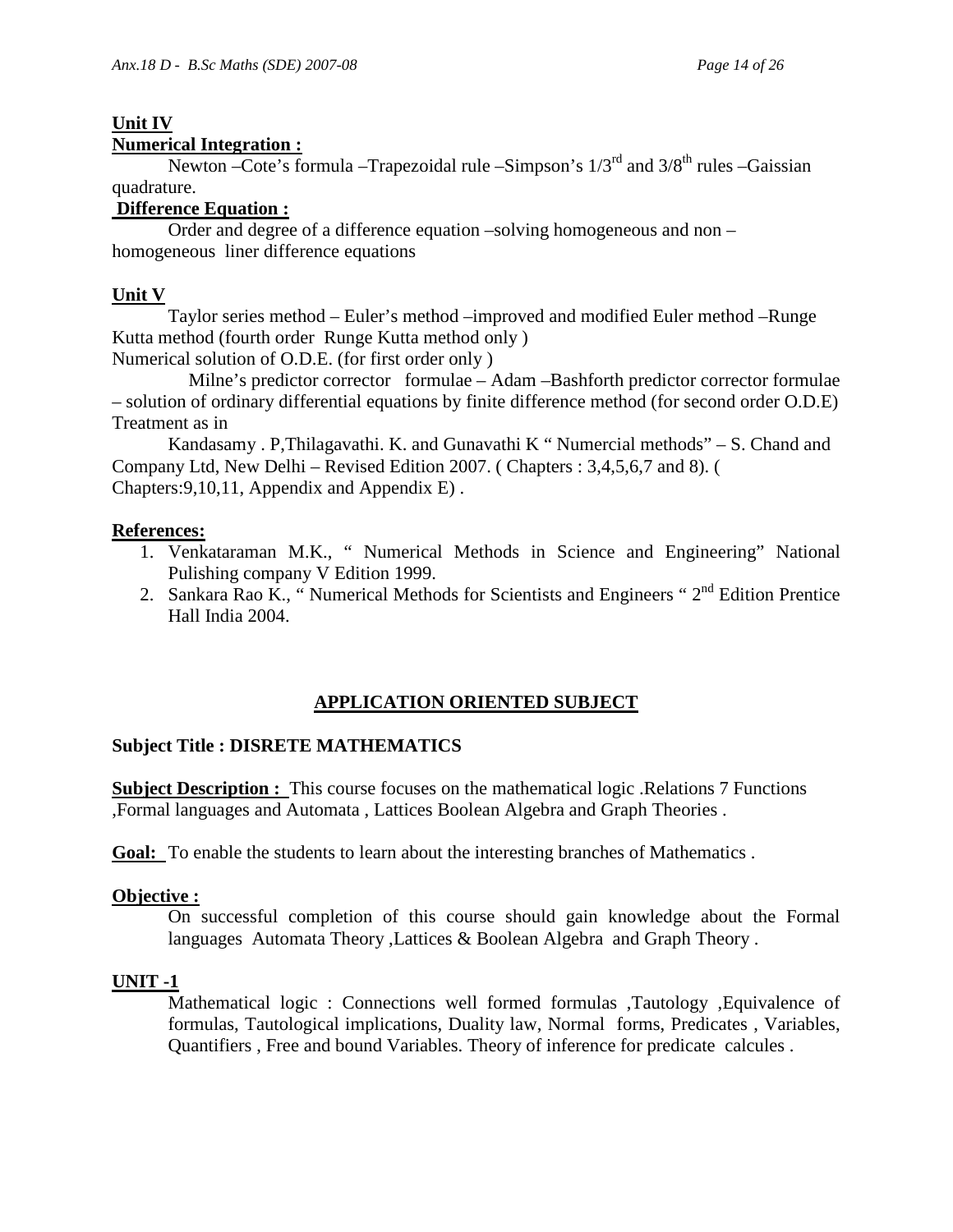**UNIT –II** Relations and functions: Composition of relations, Composition of functions , Inverse functions , one –to-one, onto ,one & onto, onto functions ,Hashing functions Permutation function, Growth of functions. Algebra structures Semi groups, Free semi groups, Monoids ,Groups ,Cosets ,Sets , Normal subgroups, Homomorphism . (2-3.5,2-3.7,2-4.2,2-4.3 ,2-4.6,3-2,3-5,3-5.3,3-5.4)

# **UNIT-III**

 Formal languages and Automata: Regular expressions .Types of grammar ,Regular grammar and finite state automata, Context free and sensitive grammars . (3-3.1,3-3.2,4-6.2)

# **UNIT –IV**

 Lattices and Boolean algebra: Partial ordering ,Poset ,Lattices , Boolean algebra, Boolean functions, Theorems, Minimisation of Boolean functions.  $(4-1.1, 4-2, 4-3, 4-4.2)$ 

# **UNIT –V**

 Graph Theories : Directed and undirected graphs, Paths, Reach ability, connectedness , Matricrepresentation , Eular paths , IIamiltonean paths, Trees, Binary trees simple theorems , and applications .(5-1.1,5-1.2,5-1.3,5-1.4)

# **Text Books** :

J.P .Tremblay and R.P. Manohar " Discrete Mathematical Structures with applications to computer science" Mc. Graw IIill , 1975.

# **APPLICATION ORIENTED SUBJECT**

# **Subject title: GRAPH THEORY**

# **Subject Description : Credit Hours -5**

 This course focuses on the Graphs ,Sub Graphs , Trees , Planar graphs ,Directed graphs .If also deals about matrix representation of Graphs .

# **Goal :**

To enable the students to understand the basic concepts of Graphs Theory .

#### **Objectives:**

 On successful completion of this course the students should gain knowledge about Graph Theory .

**UNIT :I** Graphs –Sub graphs –Degree of vertex walks, paths and cycles in a Graphs – Trees .

# **UNIT –II**

 Entoriom and Hamiltonion Graphs –Algorithm for Entoriom circuits –Bipartite Graphs -Trees.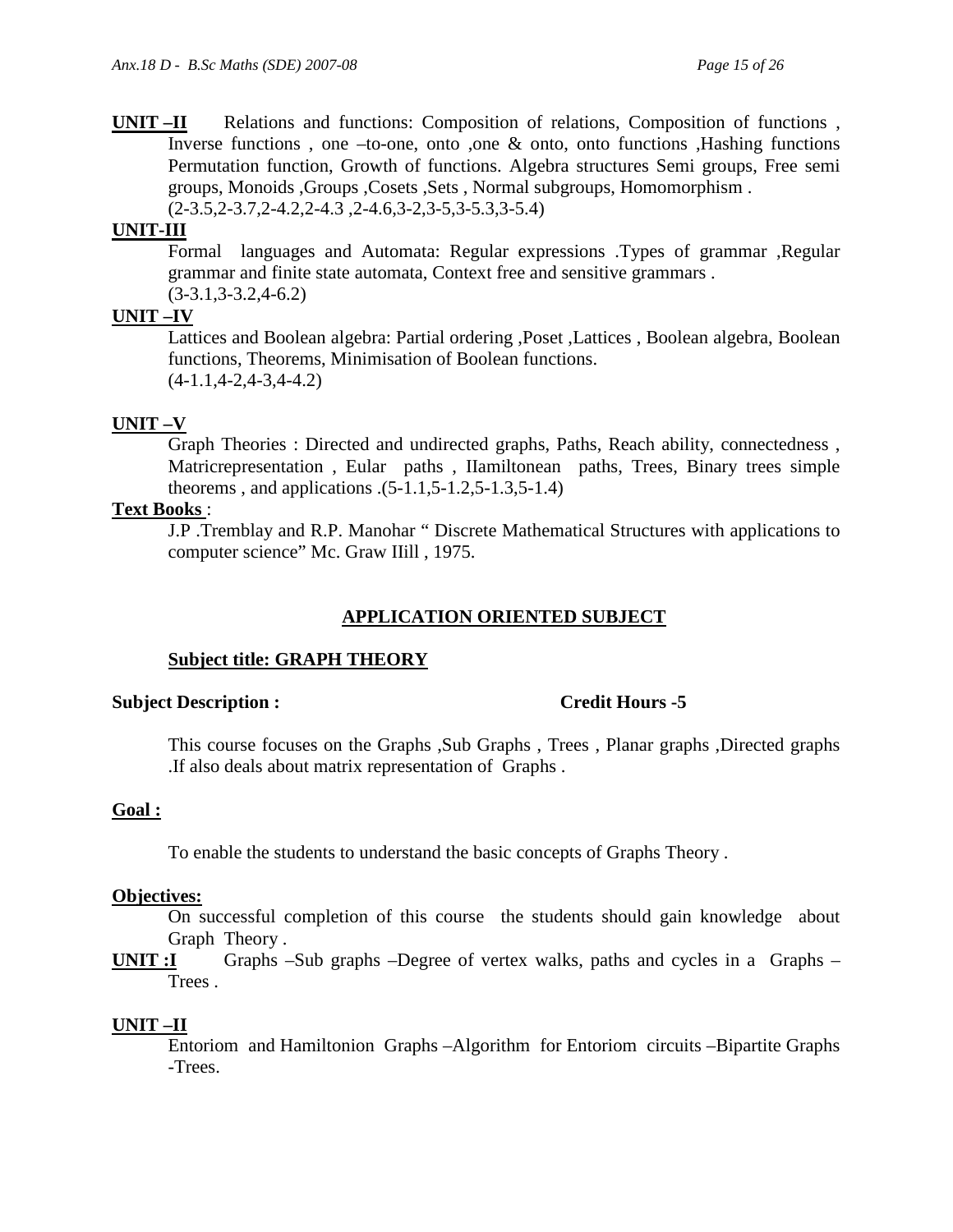# **UNIT –III**

 Matrix representation of a graph - vector spaces , associated with a Graph – cycle spaces and act set spaces.

# **UNIT –IV**

 Planar graphs- Enter's theorem on planar graphs – Characterization of planar graphs (no proofs ) of the difficult part of the characterization .

# **UNIT –V**

Directed graphs –Connectivity – Enteoriom Digraph -Tournaments .

Treatment as in "A First Course in Graph Theory " by A. Chandran (Macmillan ) Chapters 1 to 7 .

# **Books for Reference s :**

- 1. Narasingh Deo." Graph Theory " (Prentice Hall of India ).
- 2. IIarary : "Graph Theory " (Narosa Publishing IIQCK).

# **APPLICATION ORIENTED SUBJECT**

# **Subject Title: DISCRETE MATHEMATICS**

**Subject Description:** This course focuses on the mathematical logic, Relations & Functions, Formal languages and Automata, Lattices and Boolean Algebra and Graph Theories.

**Goal:** To enable the students to learn about the interesting branches of Mathematics.

#### **Objectives:**

 On successful completion of this course should gain knowledge about the Formal languages Automata Theory, Lattices & Boolean Algebra and Graph Theory.

# **UNIT-I:**

 Mathematical logic: Connections well formed formulas, Tautology, Equivalence of formulas, Tautological implications, Duality law, Normal forms, Predicates, Variables, Quantifiers, Free and bound Variables. Theory of inference for predicate calcules. (1-2, 1-2.7. 1-2.9, 1-2.10, 1-2.11, 1-3, 1-5.1, 1-5.2, 1-5.4, 1-6.4)

#### **UNIT-II:**

 Relations and functions: Composition of relations, Composition of functions, Inverse functions, one-to- one, onto, one-to-one& onto, onto functions, Hashing functions, Permutation function, Growth of functions. Algebra structures: Semi groups, Free semi groups, Monoids, Groups, Cosets, Sets, Normal subgroups, Homomorphism.

(2-3.5, 2-3.7, 2-4.2, 2-4.3, 2-4.6, 3-2, 3-5, 3-5.3, 3-5.4)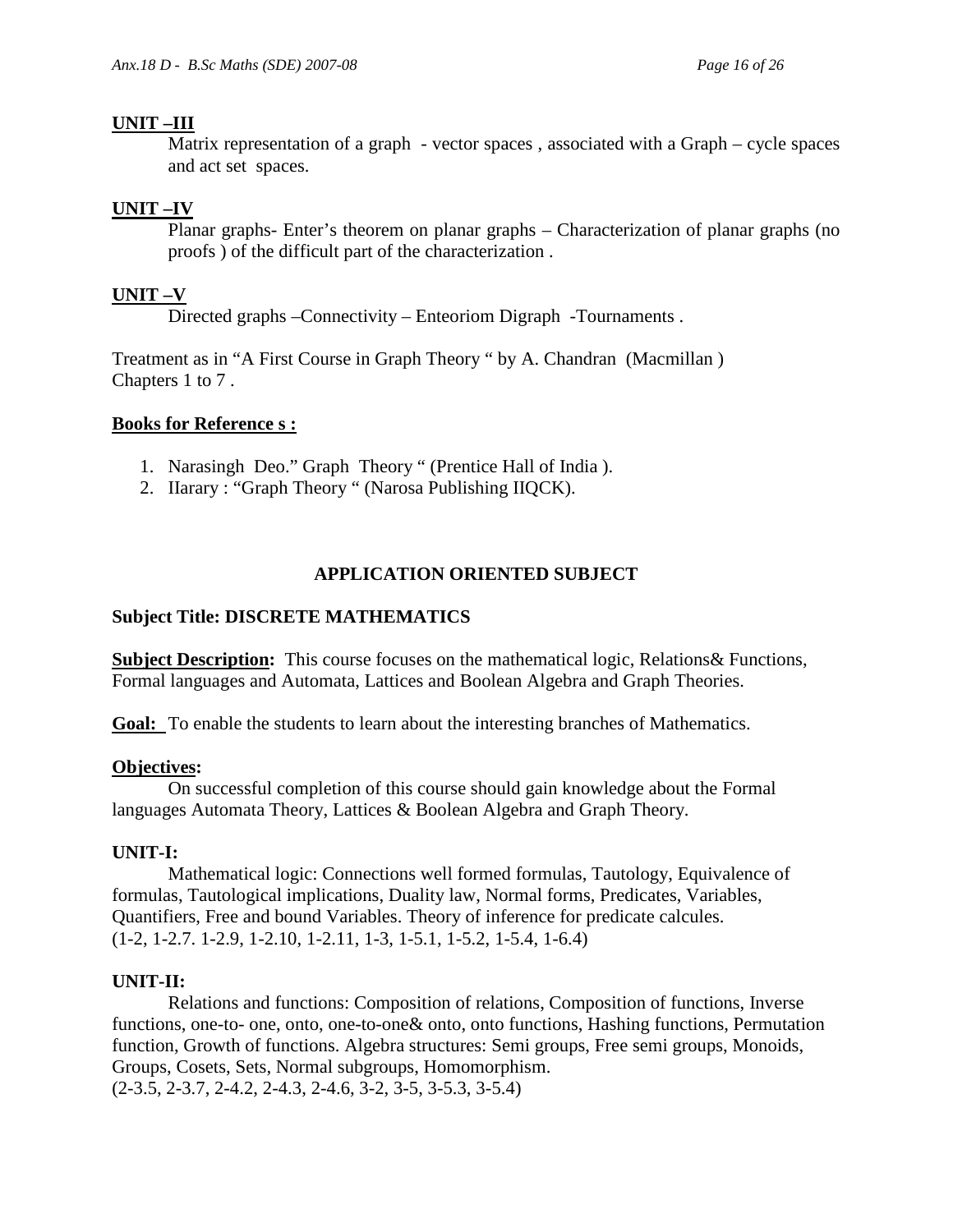#### **UNIT-III:**

 Formal languages and Automata: Regular expressions, Types of grammar, Regular grammar and finite state automata, Context free and sensitive grammars. (3-3.1, 3-3.2, 4-6.2)

# **UNIT-IV:**

 Lattices and Boolean algebra: Partial ordering, Poset, Lattices, Boolean algebra, Boolean functions, Theorems, Minimisation of Boolean functions. (4-1.1, 4-2, 4-3, 4-4.2)

#### **UNIT-V:**

 Graph Theories: Directed and undirected graphs, Paths, Reachability, Connectedness, Matric representation, Eular paths, Hamiltonean paths, Trees, Binary trees simple theorems, and applications. (5-1.1, 5-1.2, 5-1.3, 5-1.4)

#### **Text Books:**

 J.P Tremblay and R.P Manohar "Discrete Mathematical Structures with applications to computer science", Mc.Graw Hill, 1975.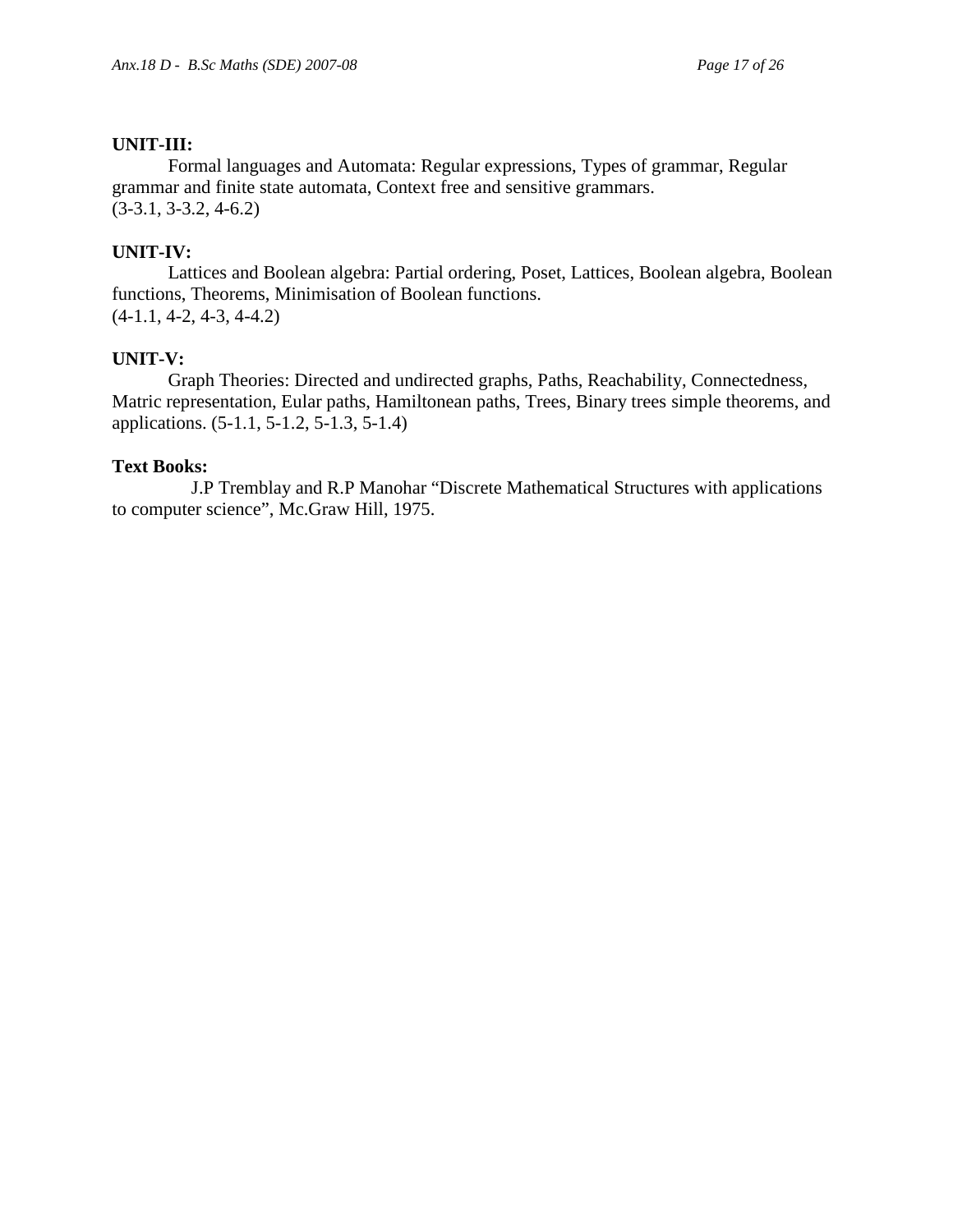

- 7) Find the general solution of the equations (a)  $(x^2-yz)p + (y^2-zx)q = z^2-xy$ (b)  $yp-xq+x^2-y^2=0$
- 8) Solve the equations (a)  $x^2 \frac{d^2y}{dx^2} + 3x \frac{dy}{dx} + y = 1$  $\frac{d^2x^2}{dx^2}$   $\frac{d^2x}{dx^2}$   $\frac{d^2x}{dx^2}$ (b)  $(5+2x)^2 \frac{d^2y}{ } - 6(5+2x) \frac{dy}{ } + 8y = 6x$  $dx^2$  dx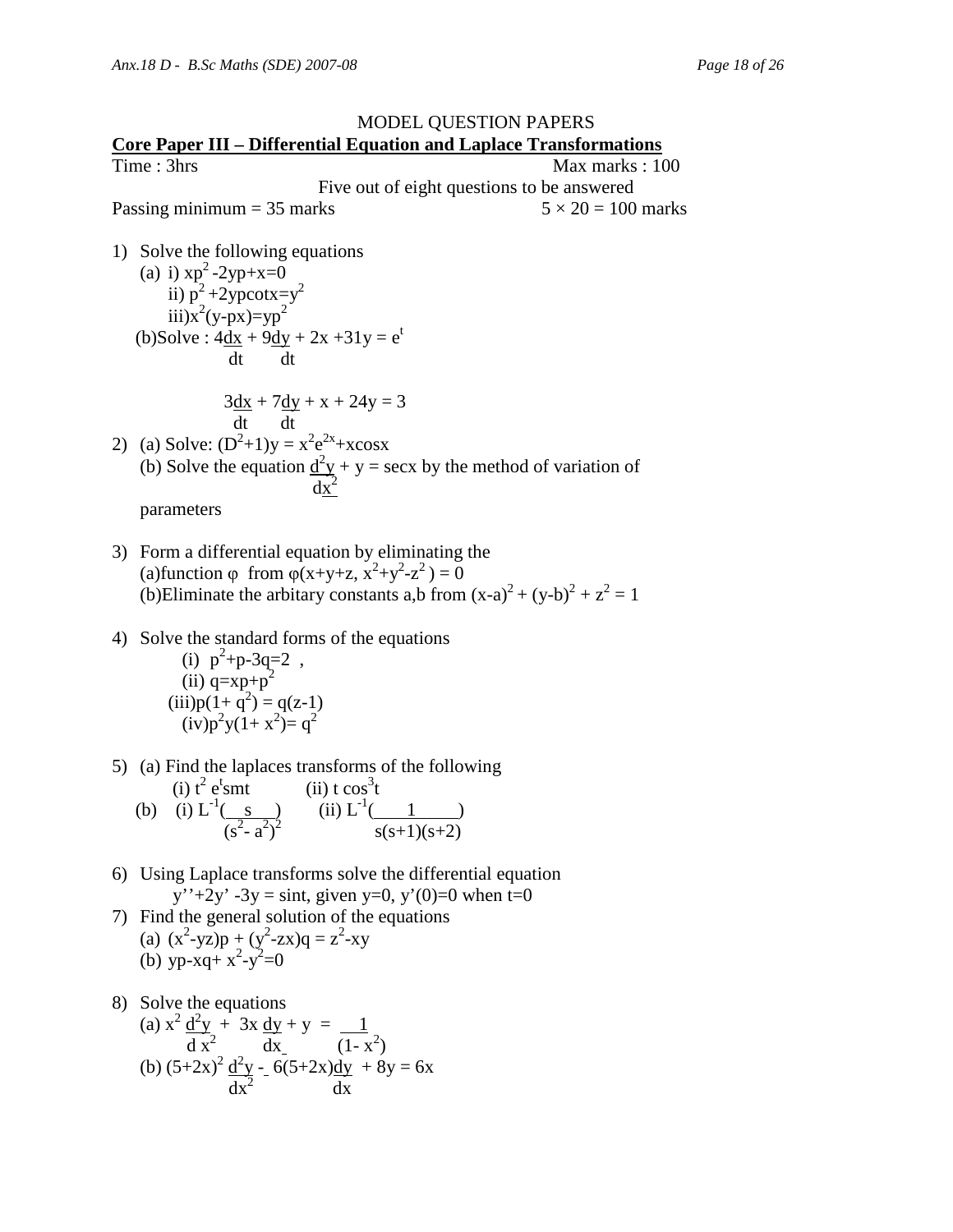# **Core Paper IV – Mechanics**

| Time: 3hrs                                 | Max marks : $100$         |
|--------------------------------------------|---------------------------|
| Five out of eight questions to be answered |                           |
| Passing minimum $=$ 35 marks               | $5 \times 20 = 100$ marks |

- 1. (a) State and prove Lami's theorem. (b) ABCDEF is a regular hexagon and at A, act forces represented by AB, 2AC, 3AD , 4AE and 5AF. Show that the magnitude of the resultant is AB.  $\sqrt{351}$  and that it mages an angle  $\tan^{-1}(7/\sqrt{3})$  with AB.
- 2. (a) Find the resultant of two like parallel forces acting on a rigid body. (b) If two couples, whose moments are equal and opposite, act in the same plane upon a rigid body, then they balance one another.
- 3. (a) A beam of wight W hinged at one end is supported at the other end by a string so that the beam and the string are in a vertical plane and make the same angle  $\theta$  with a horizon. Show that the reaction at the hinge is  $^{2}$  A

$$
\frac{W}{4}\sqrt{8} + \csc^2
$$

(b) Forces P, Q, R, S act along the sides AB, BC, CD, DE of the

cyclic quadrilateral ABCD, taken in order, where A and B are the extremities of a diameter. If they ate in equilibrium then prove that

 $R^2 = P^2 + Q^2 + S^2 + 2PQS$ R

> 4. (a) A uniform ladder is in equilibrium with one end resting on the ground and the other against a vertical wall; if the ground and wall be both rough, the co-efficients of friction being  $\mu$  and  $\mu'$  respectively, and if the ladder be on the point of slipping at both ends, show that  $\theta$ , the inclination of the ladder to the horizon is given by tan  $\theta = 1 - \mu \mu'$  $2 \mu$

 (b) A uniform heavy inextensible string hangs freely under the action of gravity, then find the equation of the curve which it forms.

5. (a) A particle is projected vertically upwards with a velocity u cm/sec and after t seconds, another particle is projected upwards from the same point and with the same velocity. Prove that the particles will meet at a height  $\frac{4 u^2 - g^2 t^2}{g}$  cm. after a time

8g

 $(\underline{t} + \underline{u})$  secs. 2 g

 (b) Verify the principle of consideration of energy in the case of a particle sliding down a smooth inclined plane.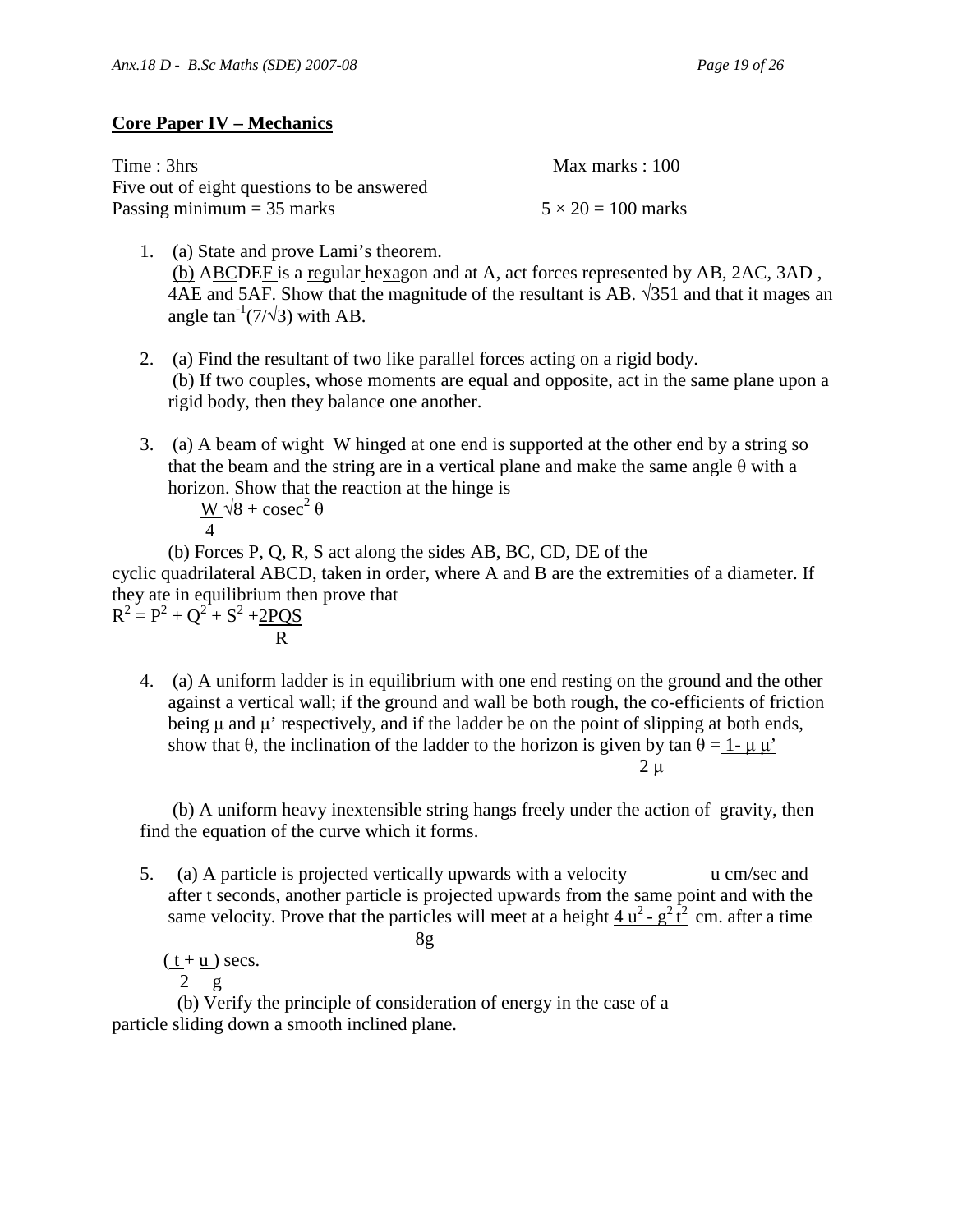6. (a) Prove that the path of a projectile is a parabola. (b) Show that for a given velocity of projection the maximum range down an inclined plane of inclination  $\alpha$  bears to the maximum range up the inclined plane the ratio  $1 + \sin$ α

 $1 - \sin \alpha$ 

- 7. (a) Find the differential equation of central orbits.
	- (b) Find the law of force towards the pole under which the curve  $r^n = a^n \cos n\theta$  can be described.
- 8. (a) Find the composition of two Simple Harmonic Motions of the same period in two perpendicular directions.

 (b) Two equal elastic balls moving in opposite parallel direction with equal speeds impinge on one another. If the inclination of their direction of motion to the line of centres be tan<sup>-1</sup> ( $\sqrt{e}$ ) where e is the coefficient of restitution, show that their direction of motion will be turned through a right angle.

# **Core Paper V - Real Analysis**

Time : 3 hours Maximum Marks : 100

Answer any five Questions

 $5 \times 20 = 100$ 

1) a) Prove that every subset of a countable set is countable b) State and prove the unique factorization theorem.

- 2) a) Show that e is irrational
	- b) If F is a countable collection of countable sets, prove that the union of all sets in F is countable.
- 3) a) State and prove Bolzano-weierstrass theorem
	- b) State and prove the Cantor intersection theorem.
- 4) a) In the Euclidean Space  $R^k$ , prove that every Cauchy sequence is convergent.
	- b) Show that every compact subset of a metric space is closed and bounded.
- 5) a) If f: S ----  $R^k$  is continuous on a compact subset x ot S, then f is bounded on X.
	- b) If f : S---M , x be a connected subset of S and if f is continuous on  $x$ , then  $f(x)$  is a connected subset of M.
- 6) a) Prove that a metric space S is connected if and only if every two valued function on S is constant.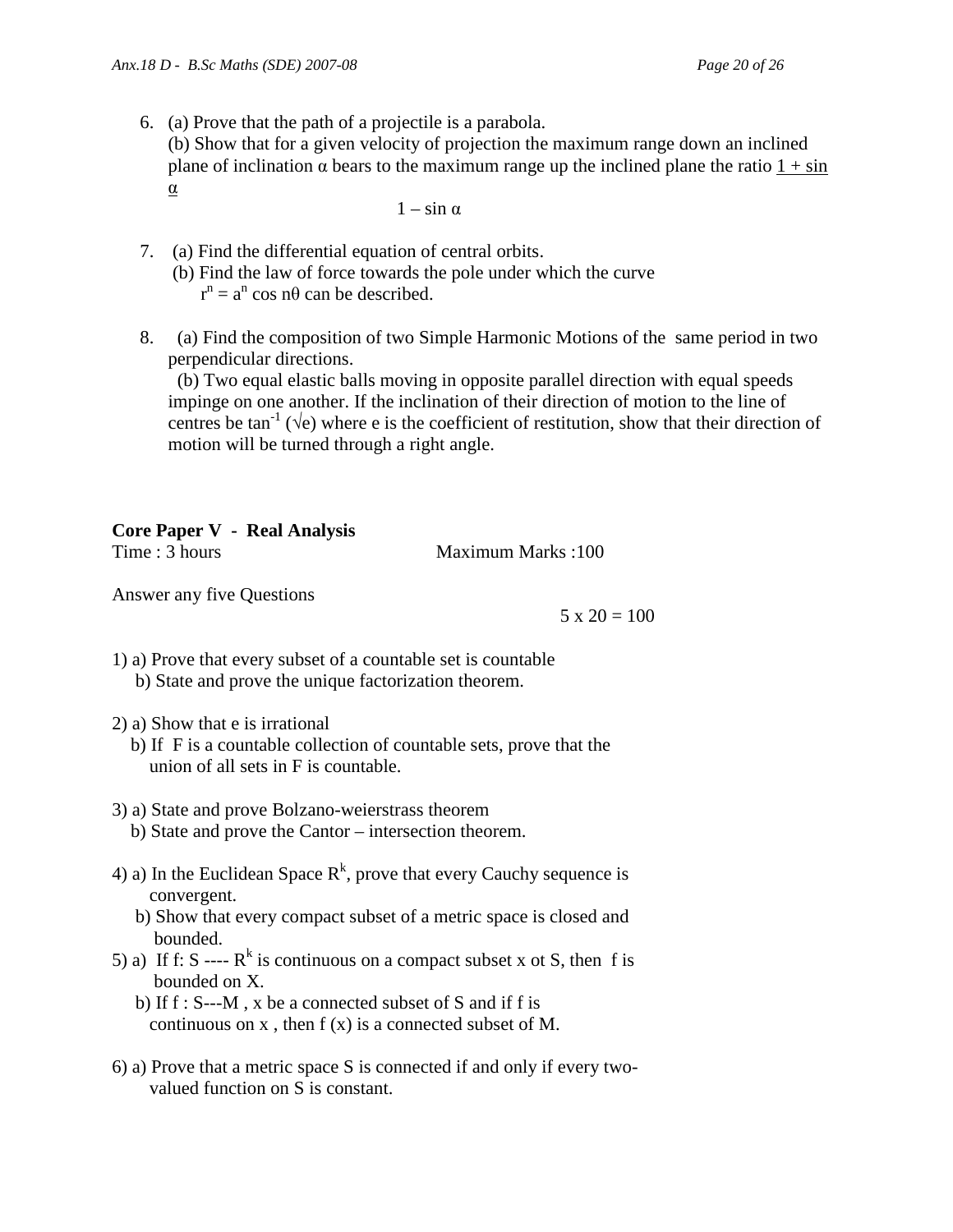b) Let f be defined on  $[a,b]$ . Then prove that f is of bounded variation on  $[a,b]$  if and only fcan be expressed as the difference of two increasing functions.

7) a) If f is a monotonic on [ a,b], then f is of bounded variation on [ a,b]

b) State and prove the additive property of total variation.

8) a) Prove that b

b) Derive the formula for integration by parts.

| <b>Core Paper VI - Complex Analysis</b> |                     |
|-----------------------------------------|---------------------|
| Time : 3 hours                          | Maximum : 100 Marks |
| Answer any five Questions               | $5 \times 20 = 100$ |

1) a) If one of a and (b) is equal to 1 show that

$$
\begin{array}{c|c}\n\mathbf{a} & \mathbf{b} & = \\
\hline\n\mathbf{1} - \mathbf{a}\mathbf{b} & \mathbf{1} \\
\mathbf{b}) & \mathbf{Explain} \\
\end{array}
$$
\n The series of the graph is the *tric*-projection.

- 2) a) If  $f(2)$  is analytic in a region D and if  $f(2)$  is constant then show that  $f(2)$  is constant in D.
	- b) Establish the polar form of  $C R$  equations for on an anakytic function.
- 3) a) Discuss the transformation  $w = \frac{1}{2} (2 + \frac{1}{2})$ b) Show that the function  $u = x^3 - 3xy^2 + 3x^2 - 3y^2 + 1$  is a harmonic function.

4) a) Evaluate

- b) State and prove Morea's theorem.
- 5) a) If c is the positively oriented circle,  $|t i| = 2$ , show that  $I =$

b) State and prove Liourille's throrem.

- 6) a) State and prove Taylor's Series
	- b) Expand  $f(z) = 1$  ir Lavent's series if (i)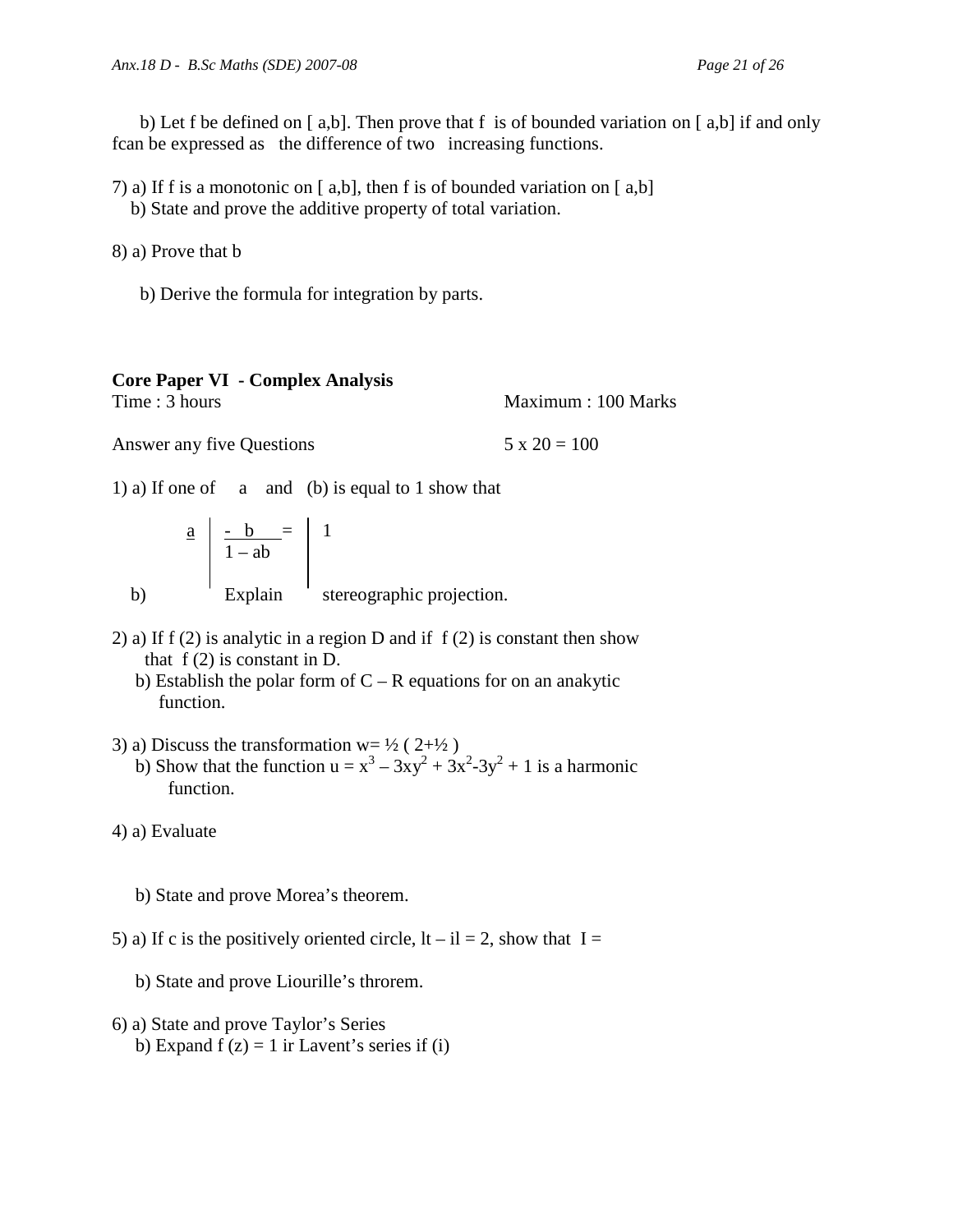| 7) a) Define removable signulaity and essential singularity<br>b) Find reside of $f(z) = \sin z$<br>z cos z                                                                                                                                |                                                                                                                                                                                                             |
|--------------------------------------------------------------------------------------------------------------------------------------------------------------------------------------------------------------------------------------------|-------------------------------------------------------------------------------------------------------------------------------------------------------------------------------------------------------------|
| c) Evaluate                                                                                                                                                                                                                                | c is a closed curve and $z=0$ lies inside c.                                                                                                                                                                |
| 8) a) State and prove Roche's theorem<br>b) Show that one root of $z^4 + z^3 + 1 = 0$ lies in the first Quadrant                                                                                                                           |                                                                                                                                                                                                             |
| Core Paper VII – Modern Algebra                                                                                                                                                                                                            |                                                                                                                                                                                                             |
| Time: 3hrs                                                                                                                                                                                                                                 | Max marks: 100                                                                                                                                                                                              |
| Five out of eight questions to be answered<br>Passing minimum $=$ 35 marks                                                                                                                                                                 | $5 \times 20 = 100$ marks                                                                                                                                                                                   |
| 1. For any square matrix A of order n<br>(a) Prove that $A(\text{adj}A) = (\text{adj}A)A = (\text{det}A)I_n$<br>(b) Find the inverse of the matrix $1 \quad 2 \quad -1$                                                                    | $\begin{array}{ccc} 2 & 0 & 1 \\ 3 & 2 & 1 \end{array}$                                                                                                                                                     |
| 2. (a) State and prove Cayley – Hamilton theorem.<br>(b) Find the characteristic roots and vectors of the matrix                                                                                                                           | $\begin{array}{ccc} 1 & -1 & 2 \\ -2 & 1 & 3 \\ 3 & 3 \end{array}$<br>$2 - 3$                                                                                                                               |
| 3. (a) Let $\sigma : S \to T$ and $\tau : T \to V$ then<br>(i) $\sigma$ o $\tau$ is onto if each of $\sigma$ and $\tau$ is onto<br>(ii) $\sigma$ o $\tau$ is one-to-one if each of $\sigma$ and $\tau$ is one-to-one<br>$O(HK) = O(H)O(K)$ | (b) If H and K are finite subgroups of G of order $O(H)$ and $O(K)$ respectively then                                                                                                                       |
| $O(H \cap K)$                                                                                                                                                                                                                              |                                                                                                                                                                                                             |
| 4.<br>of G.                                                                                                                                                                                                                                | (a) Let $\Phi$ be a homomorphism of G onto $\bar{a}$ with kernel K, then prove that $G/K \approx \bar{a}$<br>(b) I(G) $\approx$ G/Z where I(G) is the group of inner automorphisms of G and Z is the centre |
|                                                                                                                                                                                                                                            | ونفو وسوءا فرواء المركب والروبة فروسو والموراء                                                                                                                                                              |

- 5. (a) Prove that  $S_n$  has as a normal subgp of index 2, the alternating group  $A_n$ , consisting of all even permutations. (b) Every finite Integral Domain is a field
- 6. Every Integral Domain can be imbedded in a field
- 7. (a) If V is the internal direct sum of  $V_1$ ,  $V_2$ ,...... U<sub>n</sub> then V is isomorphic to the external sum of  $U_1$ ,  $U_2$ , ...  $U_n$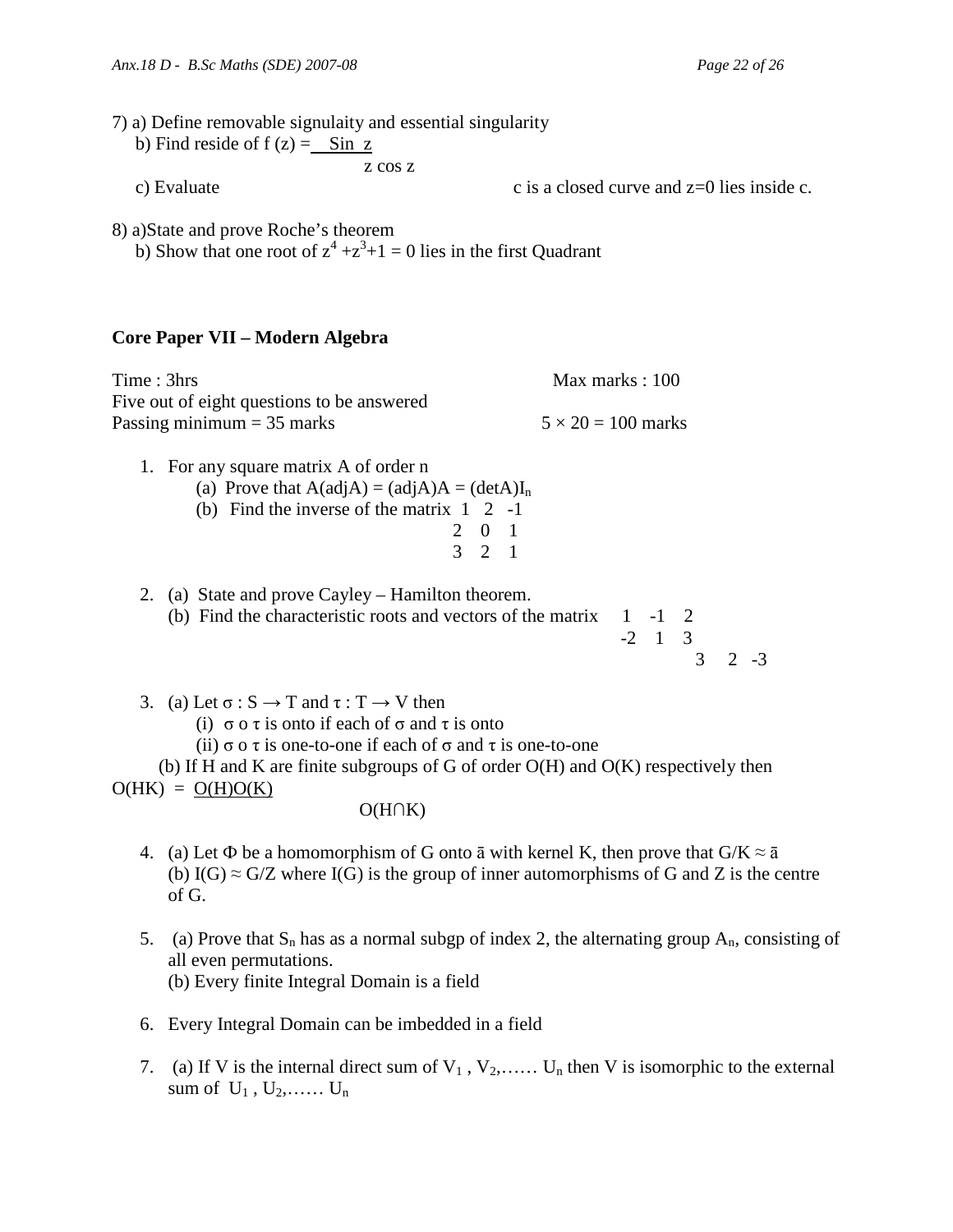Basis

 (b) If V is finite dimensional and if W is a subspace of V then W is also a finite dimensional and dim  $W \le$  dim V;  $\dim$  V/W =  $\dim$  V –  $\dim$  W

8. (a) If V is a finite dimensional inner product space then V has an orthonormal set as a

- (b) If V is a finite dimensional over F then for  $S, T \in A(V)$ (i)  $r(ST) \leq r(T)$ (ii)  $r(TS) \leq r(T)$ (iii)  $r(ST) = r(TS) = r(T)$  for S regular in A(V) **Application oriented subject - Numerical Methods**  Time : 3 hours and the set of the set of the Maximum : 100 Marks Answer any five questions 1 a) Explain the bisection method of finding a real root of an equation. b) Find a real root of the equation cosx=3x-1 correct to 4 decinal places using interaction method. 2) a) Find the real root of the equation ex= 4x correct to 3 decinal places using Newton's Raphson method. b) discuss the geometrical interpretation of Newton – Raphson's Method. 3) a) Use Gauss – Elimnation method to solve:  $x + 2y + z = 3$  $2x + 3y + 3z = 10$  $3x - 3y + 2z = 13$  b) Use Gauss – Seidel method to slove  $10 x - 2y + z = 12$ ;  $x + 9y - z = 10$ ;  $2x - y + 11z = 20$ 4) a) Express any value of y in terms of yn and the backward differences. b) From the following data find the valuecof f (1919) x : 1917 1918 1919 1920 1921  $f(x): 443 \t 384 \t - \t 397 \t 467$ 5 a) Find the value of f (15) from the following data using lagrage's interpolation formula x : 14 17 31  $f(x)$ : 42 84 100 b) Solve :  $y_{x+2} - 8y_{x+1} + 15Y_x = 0$ 6 a) Use stirling's formula to find the value of tan 16 o from the following data:  $5^{\rm o}$  $10^{\circ}$  $15^\circ$  $20^{\circ}$  $25^\circ$ 
	- $Q : 0^{\circ}$ <br>Tan :0  $1.0$  0.0875 0.1763 0.2679 0.3640 0.4663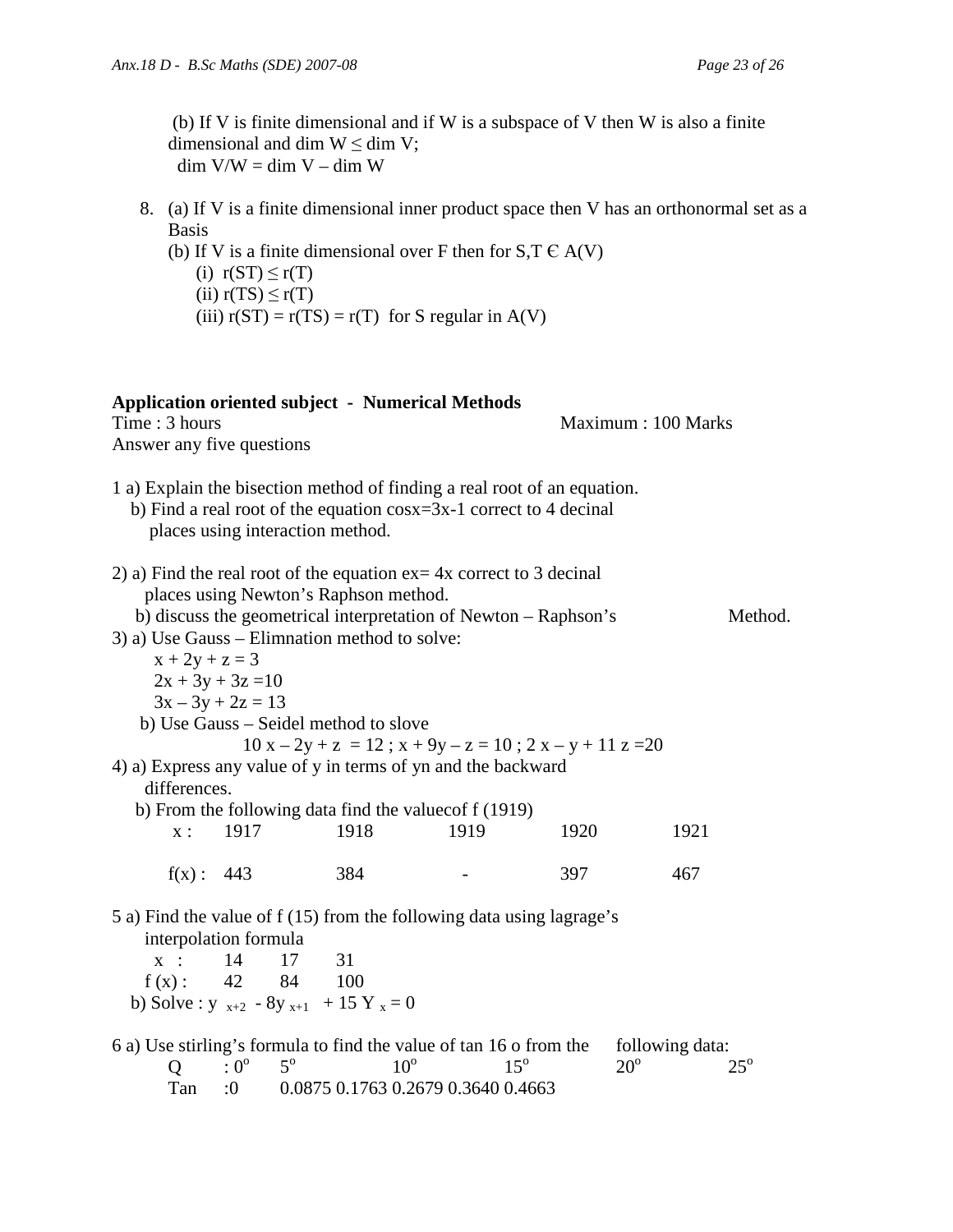b) Use lagrarge's formula to find the value of y when  $x = 301$ , from the following data:

| x : 300 | 304                              | 305 | 307 |
|---------|----------------------------------|-----|-----|
|         | y: $2.4771$ 2.4829 2.4843 2,4871 |     |     |

#### 7 a) Derive Gauss's backward differences interpolation formula

 $y: 0.1023 \t 0.1047 \t 0.1071 \t 0.1096 \t 0.1122 \t 0.1148$ 

|         |      |      |      | b) From the following data, use Bessel's formula. Find the value of | (dy) at $x = 0.04$ |  |
|---------|------|------|------|---------------------------------------------------------------------|--------------------|--|
| dx      |      |      |      |                                                                     |                    |  |
| x: 0.01 | 0.02 | 0.03 | 0.04 | 0.05                                                                | 0.06               |  |

8 a) Using simpson 's rule,

evaluate sin x dx with h :

b) Solve :  $y_{x+2} - 5y_{x+1} + 6y_x = 6^x$ 

#### **Application oriented subject – Discrete mathematics**

| Time: 3hrs                                 | Max marks : $100$         |
|--------------------------------------------|---------------------------|
| Five out of eight questions to be answered |                           |
| Passing minimum $=$ 35 marks               | $5 \times 20 = 100$ marks |

1) (a) Define Negation, Conjunction and disjunction with their truth tables and examples Also prove that

 $P \rightarrow ((Q \rightarrow R) \iff P \rightarrow (\neg Q \lor \neg P)) \iff (P \cap Q) \rightarrow R$ 

- (b) Obtain the Principal disjunctive natural forms of  $P\rightarrow (P\rightarrow Q) \land \top(TQV)P)$ )
- (c) State that the following premises are inconsistent
	- (i) If Ram misses many classes through illness, then he fails high school
	- (ii) If Ram fails high school, then he is uneducated.
	- (iii) If Ram reads a lot of books, then he is not uneducated
	- (iv) Ram misses many classes through illness and reads a lot of books.
- 2) (a) Given the rule 'US', 'ES' and 'UG'

Also, State that from  $(\alpha x)(F(x) \land \beta(x)) \rightarrow (y)(M(y) \land W(y))$ , the conclusion  $(x)(F(x) \rightarrow$ 7S(x) ) follows.

(b) Show that

 $(x)(P(x) u Q(x)) \Rightarrow (x)P(x) u (9x)Q(x)$ 

- 3) Define function
	- (a) let  $X = \{1,2,3\}$ ;  $Y = \{p,q\}$ ;  $Z = \{a,b\}$

Also let f:X  $\rightarrow$ Y be f={<1,p>,<2,p>,<3,q>} and g:Y  $\rightarrow$  Z be given by

- $g = \{ \langle p,b \rangle, \langle q,b \rangle \}$  Find g o f.
- (b)Define : Equivalence relations
- let  $x = \{1, 2, \ldots, 7\}$  and

 $R = \{ \langle x, y \rangle \mid x-y \text{ is divisible by 3} \}.$ 

Show that R is an equivalence relation. Draw the graph of R.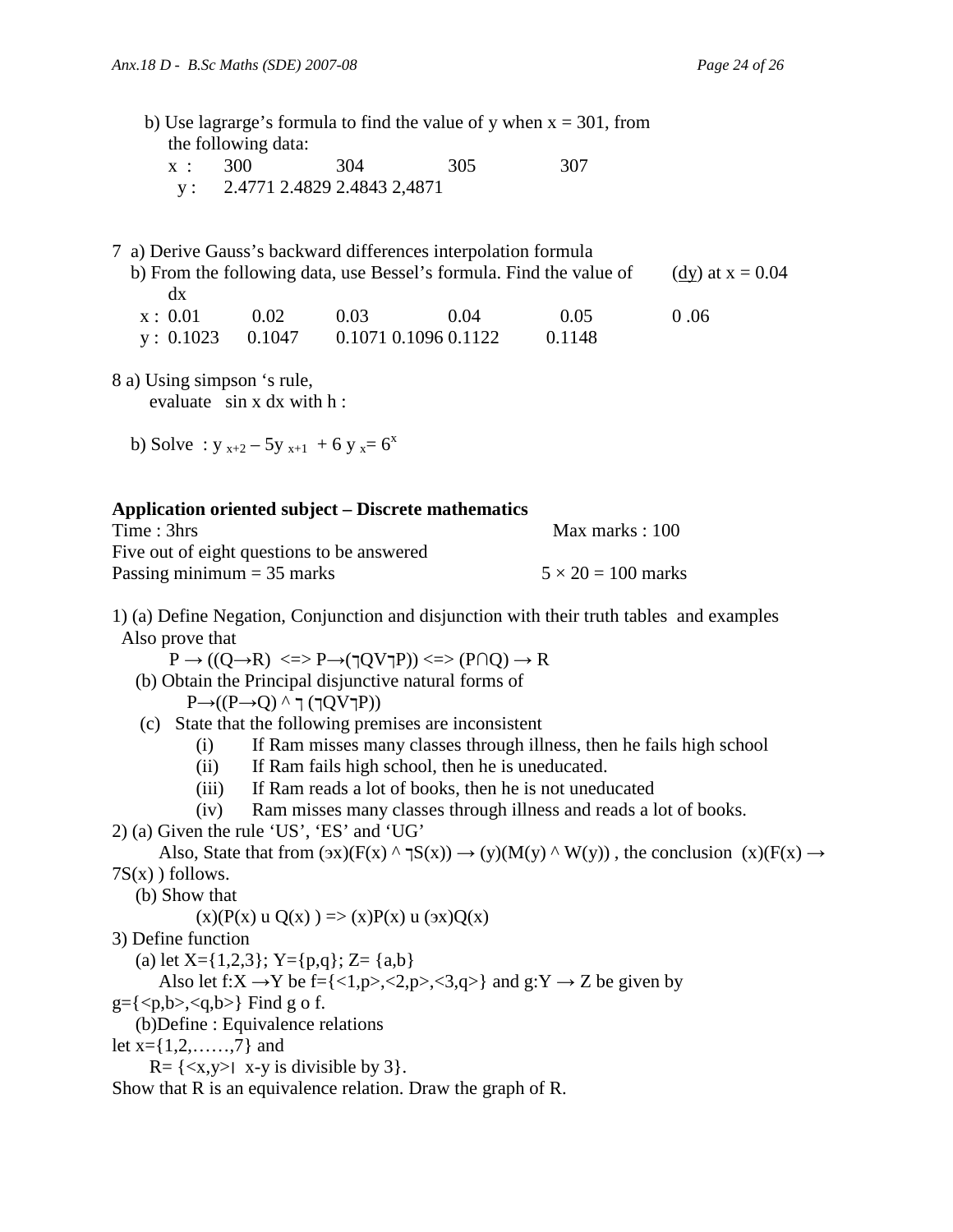- 4) (a) Define : Grammar
	- : Direct derivative
	- : Context free grammar
	- : Sentential form

The language  $L(G_3) = \{a^n b^n c^n \mid n \ge 1\}$  is generated by the following grammar.  $G_3 =$  $\langle S, B, C \rangle$ , {a,b,c}, S,  $\varphi$ } where  $\varphi$  consists of the productions

 $S \rightarrow aSBC$  $S \rightarrow aBC$  $CB \rightarrow BC$  $aB \rightarrow ab$  $bB \rightarrow bb$  $bC \rightarrow bc$  $cC \rightarrow cc$ , Then derive  $a^2 b^2 c^2$ 

(b) The language  $L(G_4) = \{a^n b c^n \mid n \ge 1\}$  is generated by the grammar,  $G_4 = \{S, C\}$ ,  $\{a, b\}$ , S,  $\varphi$  where  $\varphi$  is a set of productions.

- $S \rightarrow aCa$  $C \rightarrow aCa$  $C \rightarrow b$ , then derive  $a^2 b a^2$
- 5) Define : Finite state automata .
	- (a) Find the finite state acceptor that will accept the set of natural numbers x which are divisible by 3.

(b)Define : Non deterministic finite automata

Let  $G < V_n$ ,  $V_t$ ,  $S$ ,  $\varphi$  be a  $T_3$  grammar which generates the

language L(G). Then there exists a Finite state automata  $M = \langle V_T, Q, S, F \rangle$  such that  $T(M) = L(G)$ . Prove.

#### Define : Lattice

Define : Distributive lattice

(b) From the following figure show that the lattices are not distributive.